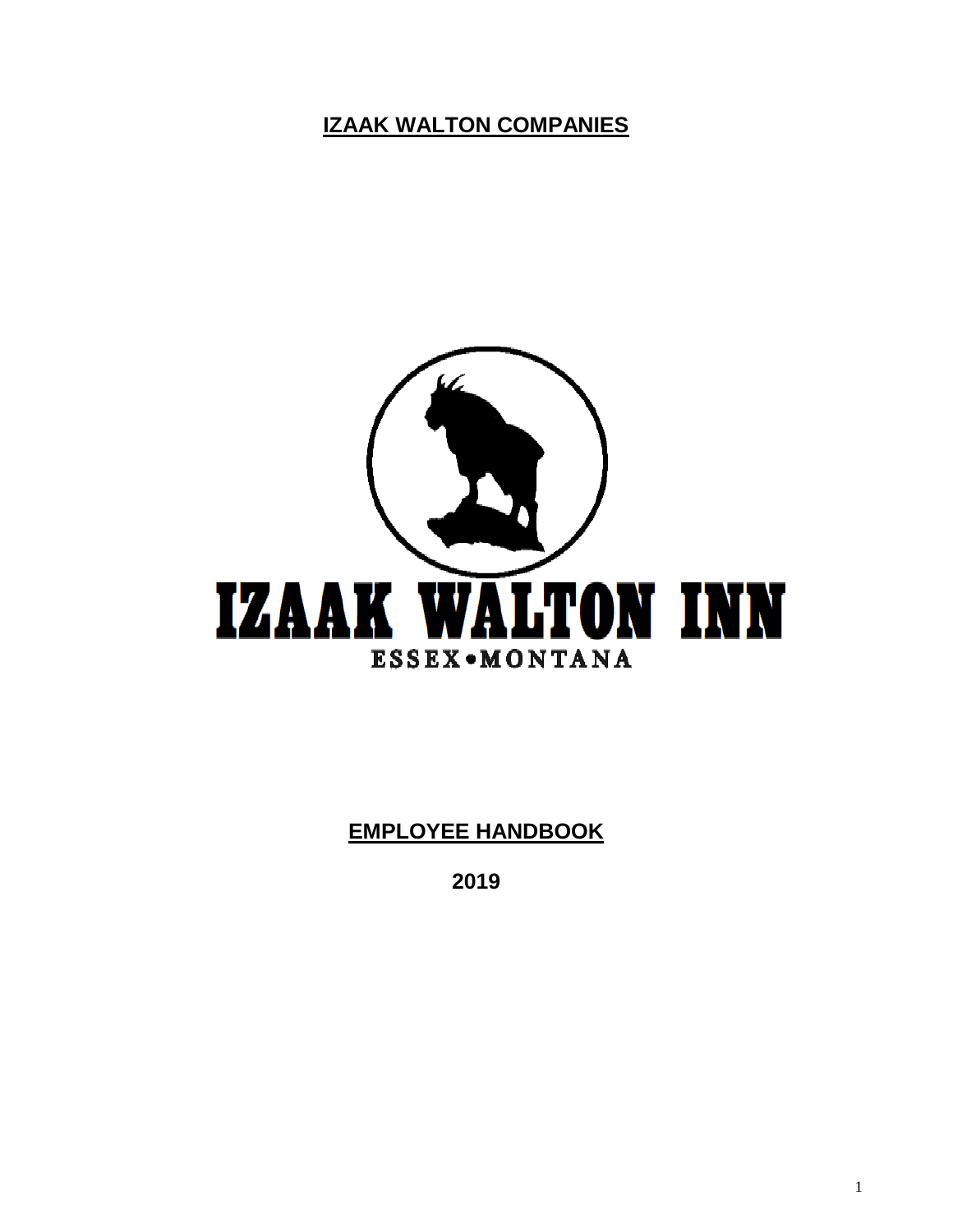#### **TABLE OF CONTENTS**

#### **SECTION I. WELCOME**

Message from the President Employee Handbook Employment Status Evaluation Period

#### **SECTION II. OPERATING**

- 1. Standards of Conduct
- 2. Employee Conduct and Work Performance
- 3. Availability for Work
- 4. Absenteeism and Punctuality
- 5. Personal Appearance
- 6. Neatness of Work Area
- 7. Communications -Problem Resolution
- 8. Employee Relations<br>9. Disciplinary Guideline
- Disciplinary Guidelines
- 10. Use of Company Vehicles
- 11. Conflicts of Interest
- 12. Confidentiality of Company Information
- 13. Safety
- 14. Violence and Weapons Policy
- 15. Illegal Activities
- 16 . Workplace Monitoring and Searches
- 17. Substance Abuse
- 18 . Solicitations and Contributions
- 19. Company Property
- 20. Office Equipment
- 21. Tools and Equipment
- $22.$ . Mandatory Meetings
- 23. Personal Telephone Calls<br>24. Personal Mail
- Personal Mail
- 25. Severe Weather
- 26 . Suggestion

#### **SECTION III. EMPLOYMENT**

- 1. Orientation
- 2. Equal Employment Opportunity
- 3. Non -Fraternization
- 4. Harassment
- 5. Criminal Convictions
- 6. Personnel Files
- 7. Employment References
- 8. Employment of Relatives
- 9. Outside Employment
- $10<sub>1</sub>$ . Rehiring Former Employees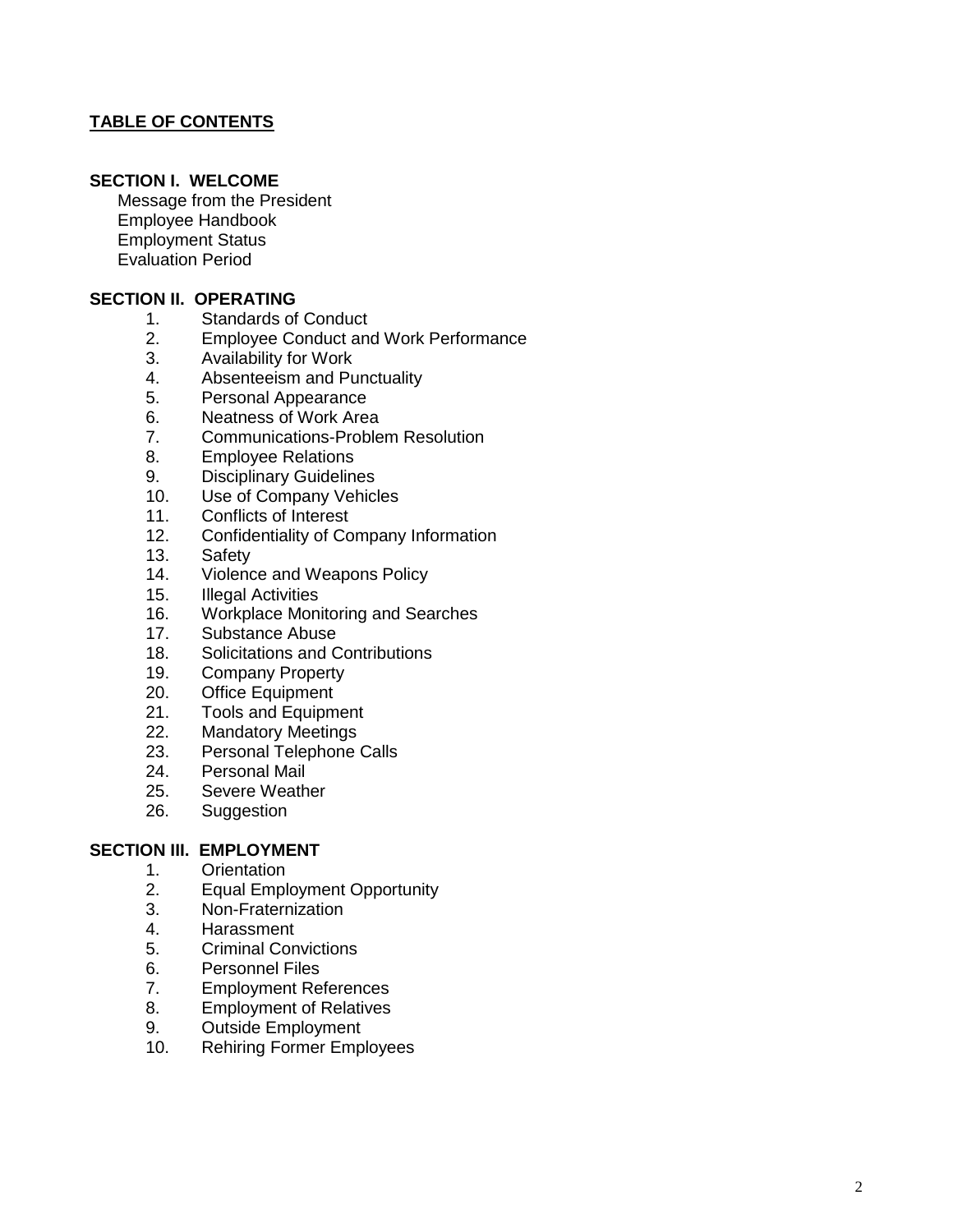#### **SECTION IV. COMPENSATION**

- 1. Employment Classification
- 2. Hours of Work<br>3. Break Policy
- 3. Break Policy<br>4. Recording Tir
- Recording Time
- 5. Overtime
- 6. Salary and Wage Increases
- 7. Payroll
- 8. Bonus Plan
- 9. Performance Reviews

#### **SECTION V. BENEFITS**

- 1. The Benefits Program
- 2. Insurance
- 3. Insurance Continuation
- 4. Holidays
- 5. Paid Time Off
- 6. Bereavement Leave
- 7. Social Security
- 8. Pre-Tax Deductions
- 9. Military Leave
- 10. Medical Leave of Absence
- 11. Family Leave of Absence
- 12. Employee Discounts
- 13. Workers' Compensation
- 14. Jury Duty
- 15. Unemployment Compensation
- 16. Travel Expenses
- 17. Reimbursable Expenses
- 18. Employee Housing

#### **SECTION VI. SEPARATION**

- 1. General<br>2 Job Abai
- Job Abandonment
- 3. Voluntary Resignation
- 4. Performance-Based Release
- 5. Acts of Misconduct
- 6. Other Forms of Separation
- 7. Termination Procedures

#### **SECTION VII. APPENDIX**

Acknowledgment of Receipt and Understanding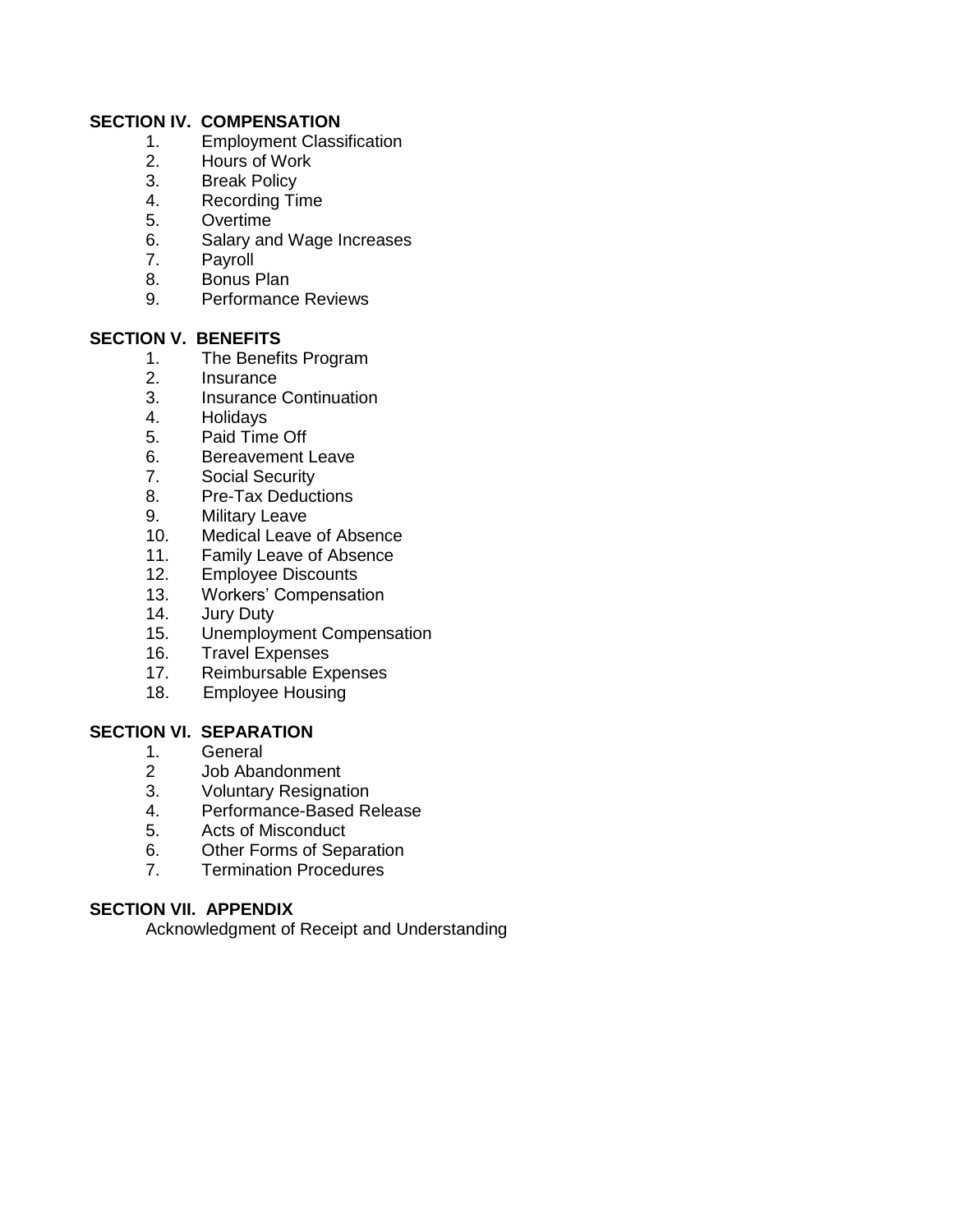## **I. WELCOME**

Welcome to Our Team!!

 We welcome you to **Izaak Walton Inn and Eddie's Café and Mercantile**. We look forward to the opportunity to work with you and want you to know that we recognize our employees as our most valuable resource. Our continued success in providing the highest quality of food, beverages and service to our customers depends on having quality people like yourself on our team. We want you to enjoy your time here and are committed to helping you succeed in your new job.

We have prepared this handbook to answer some of the questions that you may have concerning the **Izaak Walton Inn or Eddie's Café and Mercantile** and its policies. This handbook is intended as a guide, please read it thoroughly. If you have questions about anything, please contact your Location Manager for assistance.

We hope you find your time with us to be an enjoyable and rewarding experience.

Once again, welcome to the **Izaak Walton Inn and Eddie's Café and Mercantile.**

Sincerely,

*Brian Kelly*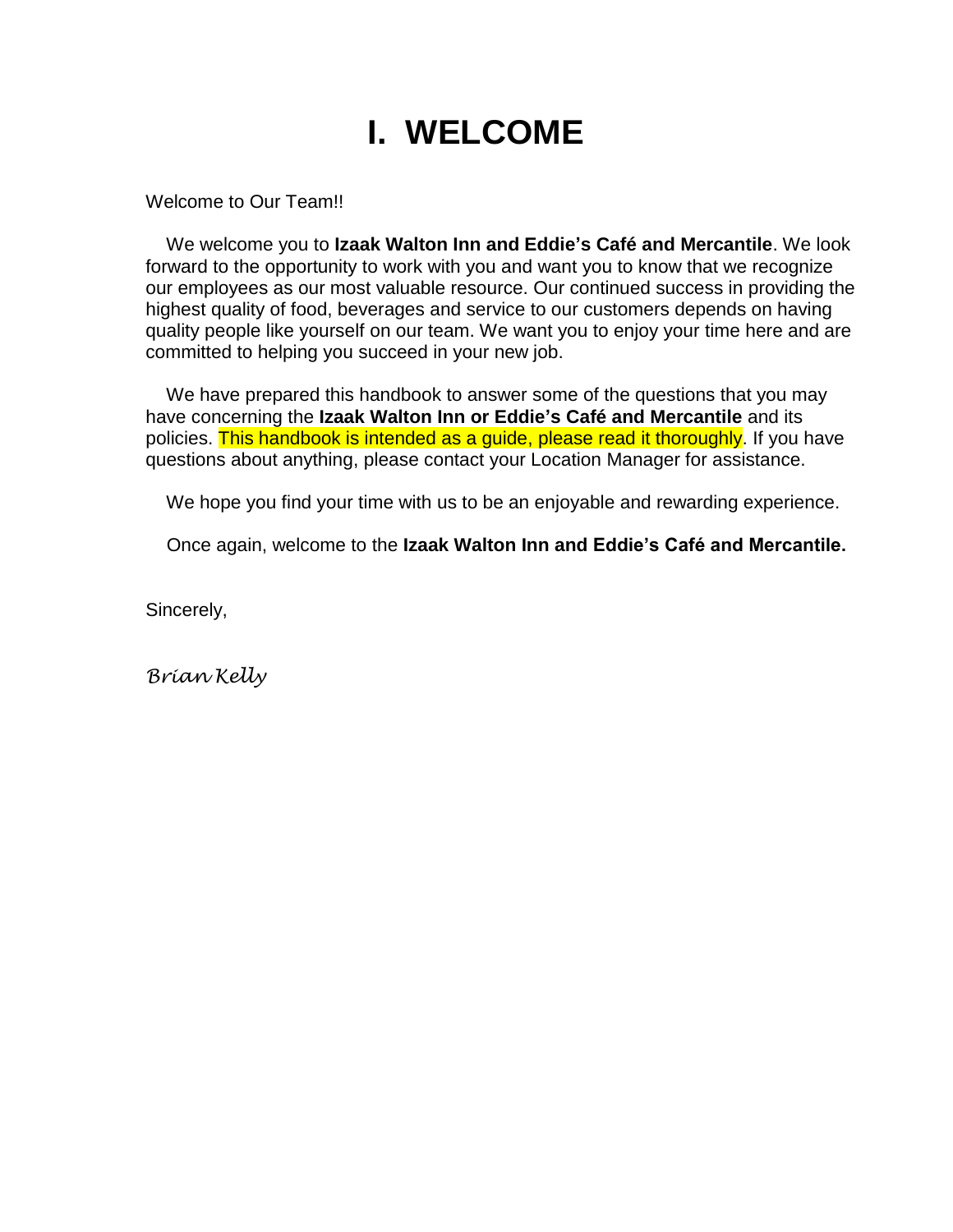## *History/Contact Information*

*Izaak Walton Inn:* Located in Essex, MT, the structure was built in 1939 by the Great Northern Railway as railroad employee housing. Sometime after the Contract expired, in 1965 the property was sold and became a private Inn. The Izaak Walton Inn has changed hands a couple more times until the current owner; Brian Kelly purchased it in 2005. Today the Izaak Walton Inn is still an authentic historic Lodge and popular Cross Country Ski Resort, making it the perfect place to stay when visiting Glacier National Park. The Izaak Walton Inn has 33 rooms in the main Building, 6 log Cabins, 4 classic Cabooses, 5 luxury Railcars, 4 independent suites in our newly renovated "Schoolhouse" and 2 comfortable Vacation rental homes.

**Employee Mail:** "Employee Name" 290 Izaak Walton Inn Rd. Essex, MT 59916

**Contact Numbers:** Office 406-888-5700 / Dormitory 406-888-9986

*Eddie's Café and Mercantile:* Operating for over 60 years as a popular destination for campers, tourists and locals, we're located a short distance inside the west entrance of Glacier National Park in Apgar Village on the shores of beautiful Lake McDonald. Eddie's hosts a gift shop and camp supply store, an ice cream/espresso window and a restaurant that boasts a relaxing lake view dining experience.

**Employee Mail:** "Employee name" PO Box #69 West Glacier, MT 59936

**Contact Numbers:** Office 406-888-5361 / Dormitory 406-888-9858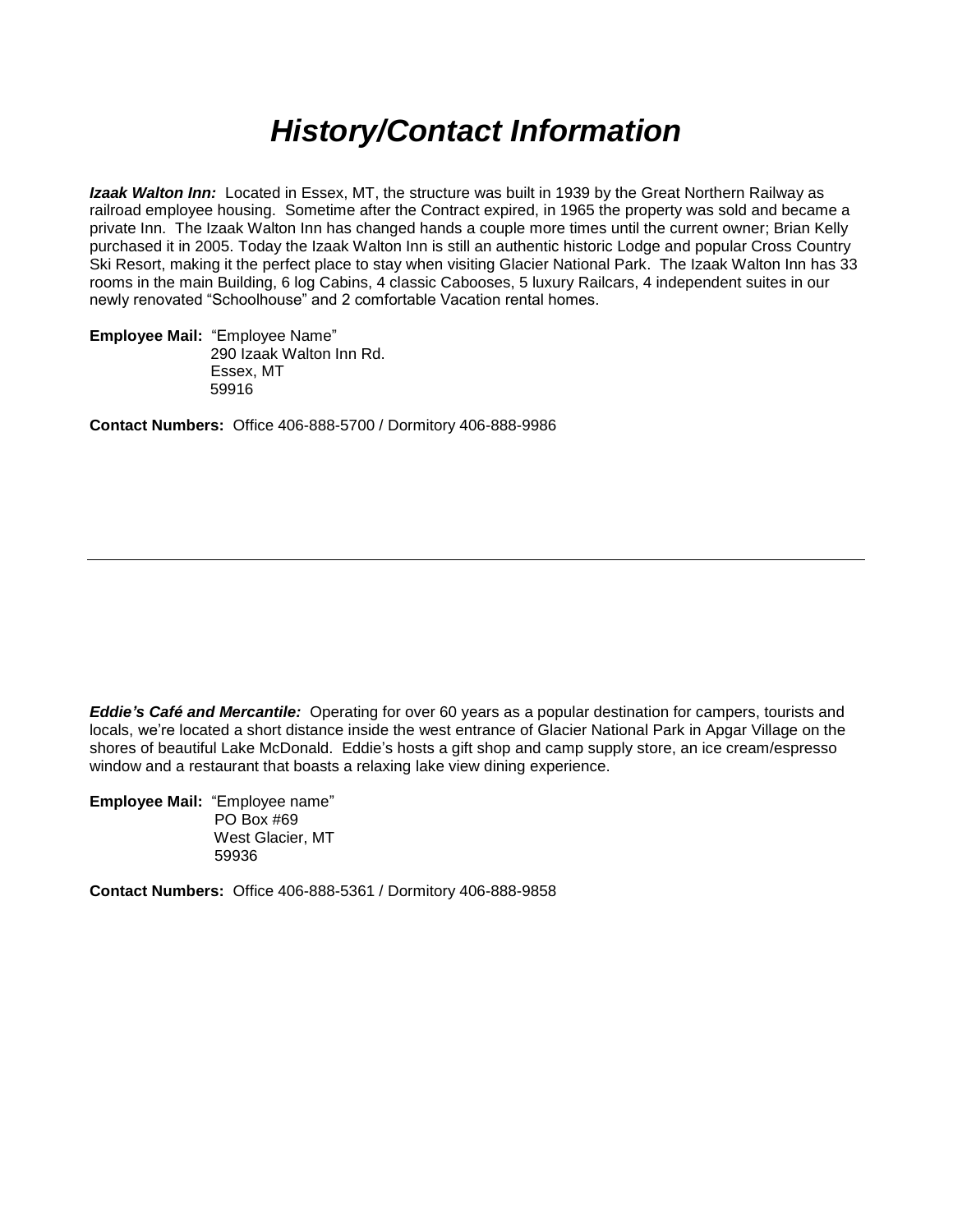## *Traveling to your Employment Site*

 The easiest way to travel to Izaak Walton Inn or Eddie's Café and Mercantile is by flying into the United States to either Chicago, Illinois or Seattle, Washington. Once you arrive by plane, you will then travel via Amtrak Train to one of our locations.

### **From Seattle, WA: at King Street Station (SEA)**

**To Eddies Café and Mercantile:** Amtrak Empire Builder #8 to West Glacier, Montana (WGL) Departure: 4:40pm / Arrival: 8:11am (approx. 14 hours, 31 minutes) / cost (subject to change): \$101.00

**To Izaak Walton Inn:** Amtrak Empire Builder #8 to Essex, Montana (ESM) Departure: 4:40pm / Arrival at 8:55am (approx. 15 hours, 10 minutes) / cost (subject to change): \$101.00

### **From Chicago, IL: at Union Station (CHI)**

**To Eddie's Café and Mercantile:** Amtrak Empire Builder #7 to West Glacier, Montana (WGL) Departure: 2:15pm / Arrival: 8:23pm (approx. 31 hours, 8 minutes) / cost (subject to change): \$175.00

**To Izaak Walton Inn:** Amtrak Empire Builder #7 to Essex, Montana (ESM) Departure: 2:15pm / Arrival: 7:41pm (approx. 30 hours, 26 minutes) / cost (subject to change): \$175.00

 The closest airport is in Kalispell, Montana, up to 90 miles away from your job site. *We do not pick up or transport employees to the airport*. If you decide you want to fly into Glacier Park International Airport (FCA), you will need to arrange for a taxi to drive you from the airport to your job location. Quoted rates start at \$3.00 for pickup, then \$3.00 per mile for a cost of approx. \$70.00 to Apgar Village (Eddie's Café and Mercantile) and \$130.00 to Essex, MT (Izaak Walton Inn). If you still feel this method is your best choice, then see below for taxi contact info.

Glacier Taxi: 406-250-3603 or 406-206-6022 / www.glaciertaxi.com

 Another option would be to take a taxi from FCA to Whitefish, MT / Taxi cost (subject to change): \$35.00 Book a bed (in advance) at the Hostel, (call 406-863-9450 or [www.whitefishhostel.com](http://www.whitefishhostel.com/) ) located at #28 Lupfer Avenue, Whitefish, MT / cost (subject to change): \$40.00/night. The Hostel claims to be a short 6 minute walk to/from the Amtrak Train Station.

### **FROM WHITEFISH, MT: at Whitefish Depot (WFH)**

**To Eddie's Café and Mercantile:** Amtrak Empire Builder #8 to West Glacier, Montana (WGL) Departure: 7:41am / Arrival: 8:11am (approx. 30 minutes) / cost (subject to change): \$7.50

**To Izaak Walton Inn**: Amtrak Empire Builder #8 to Essex, Montana (ESM) Departure: 7:41am / Arrival: 8:50am (approx. 1 hour, 9 minutes) / cost (subject to change): \$13.00

\*\*\*For all travel methods, please notify us as soon as you know your arrival date and time by e-mailing the information to [hr@izaakwaltoninn.com](mailto:hr@izaakwaltoninn.com) so we may arrange for someone to meet you at the train platform.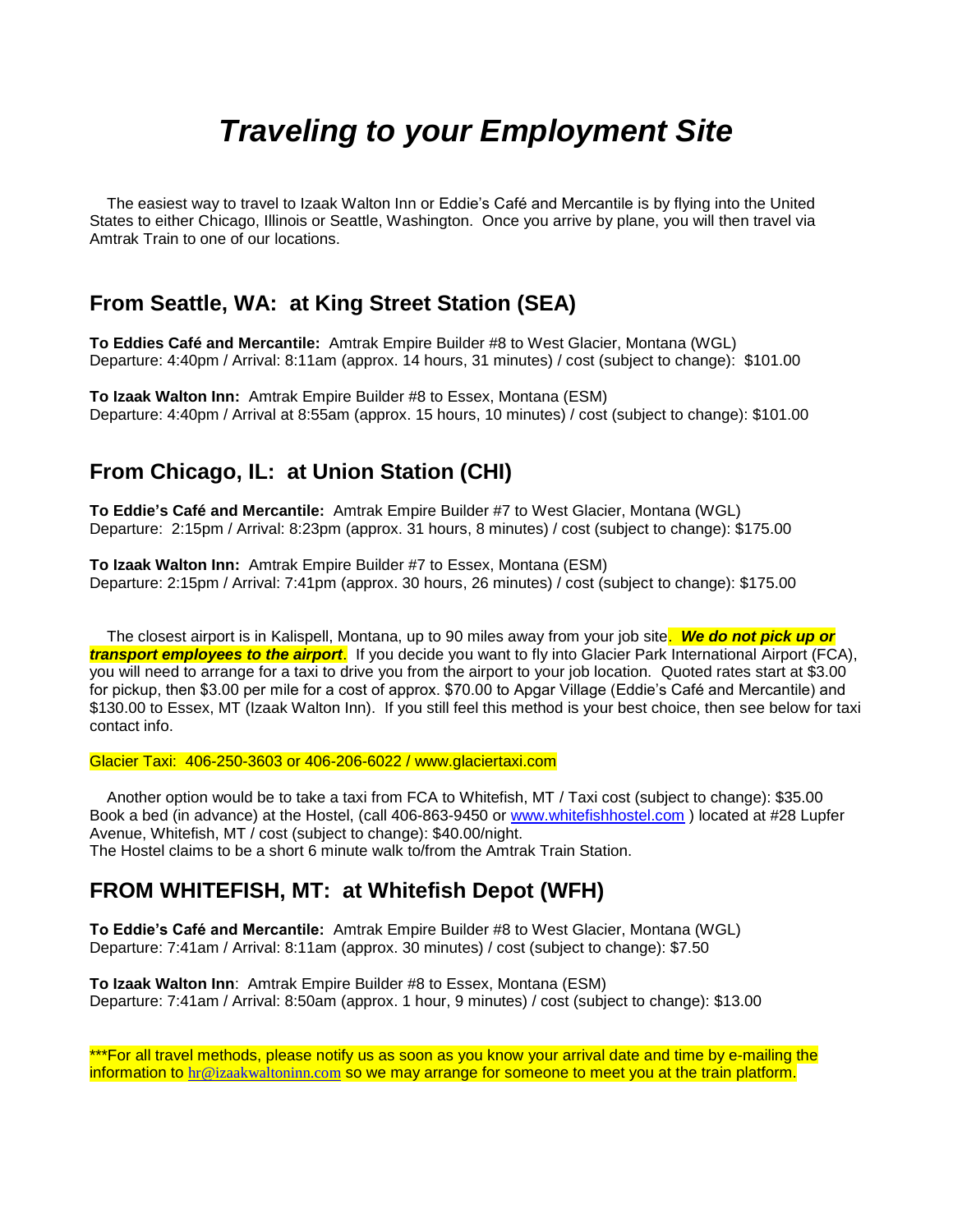When packing your suitcases please keep the following in mind: All our locations are miles away from a large town and chain stores. The following is a list of items you will need to facilitate your employment. Keep in mind, being located in the mountains of Montana, the weather can be both very warm and very cold so dress in layers.

### **Necessary Items to pack in your Suitcase:**

Black work pants. Spandex pants/leggings are not acceptable. Denim of any color is not acceptable. If you are uncertain what will be acceptable attire for your position, please email hr@izaakwaltoninn.com prior to your arrival for more information. Black closed toe, non-slip shoe Pillow Blanket and sheets or sleeping bag for use on a twin bed Coat Hiking Boots or other hiking shoes Swim Suit **Medications** Warm clothes for cold weather Cool clothes for hot weather Hair ties for women with hair longer than shoulder length

### **Luxury Items to bring if you can, keeping in mind that you are sharing your accommodations with others:**

Camera Pictures of family and friends **Binoculars** Favorite candy from home Travel guides or other information Mom's recipes since you will be doing your own cooking Anything else you can think of that you will need or want

### **Items We Provide**

Uniform Shirts Aprons Cooking Utensils Dishes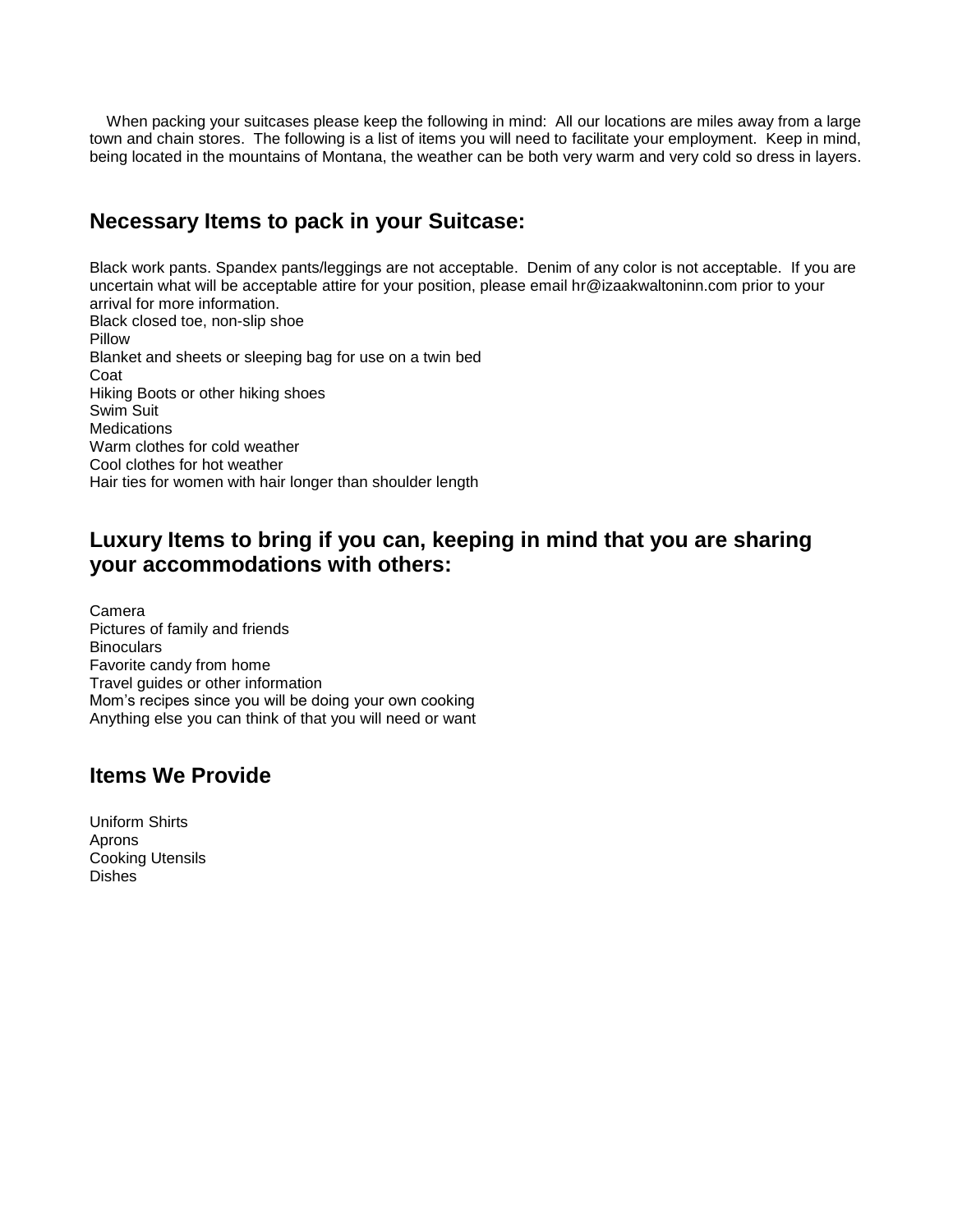#### **EMPLOYEE HANDBOOK**

 The owners and management of the Izaak Walton Inn and Eddie's Café and Mercantile, welcome you to our properties. The purpose of this handbook is to inform you of the policies, regulations and standards of the businesses. It is every employee's responsibility to read, understand and follow the rules and policies described herein. The management of the Izaak Walton Inn and Eddie's Café and Mercantile reserve the right to determine, at its discretion, what conduct is considered appropriate and to apply discipline for employee misconduct.

 This employee handbook has been prepared to help familiarize new employees with some of our guidelines, policies and procedures. It also outlines many of the benefits and services provided to you as an employee. This handbook does not include all Company guidelines, policies and procedures. Should you have any questions, please discuss them with your Location Manager.

 Izaak Walton Inn and Eddie's Café and Mercantile reserve the right to revise the policies, programs and benefit plans at any time without advance notice. Izaak Walton Inn, Eddie's Café and Mercantile also reserve the right to make individual exceptions to these policies and procedures. Any exception granted by Izaak Walton Inn or Eddie's Café and Mercantile is not intended to prevent and does not restrict its right to insist on adherence to the policy or practice in the future. Violation of any of Izaak Walton Inn or Eddie's Café and Mercantile policies and/or procedures may result in disciplinary action up to and including termination.

#### **EMPLOYMENT STATUS**

 The policies and procedures presented in this handbook are in no way to be interpreted or construed as a contract of employment or a guarantee of continued employment for any specific period of time. No verbal communication or written document will provide such a contract, assurance or guarantee unless specified in writing and signed by a Company official who is authorized to enter into such an agreement.

 Your compensation, hours of employment and all other terms and conditions of employment are subject to modification by the Izaak Walton Inn or Eddie's Café and Mercantile, at its discretion. This information is confidential and should **never** be discussed with another employee.

 An Employee providing false, incomplete or misleading information on the employment application or at any time in the employment process will be subject to immediate dismissal.

#### **EVALUATION PERIOD**

 The first sixty days of employment are considered an evaluation period. During this time a Manager will continuously evaluate the employee's performance, attendance, attitude and conduct to determine compatibility with the requirements of the position. Should an employee's performance, attendance, attitude or conduct not meet the standards they will be released from employment. Release or voluntary resignation during this period will not have an adverse effect on an employee's records.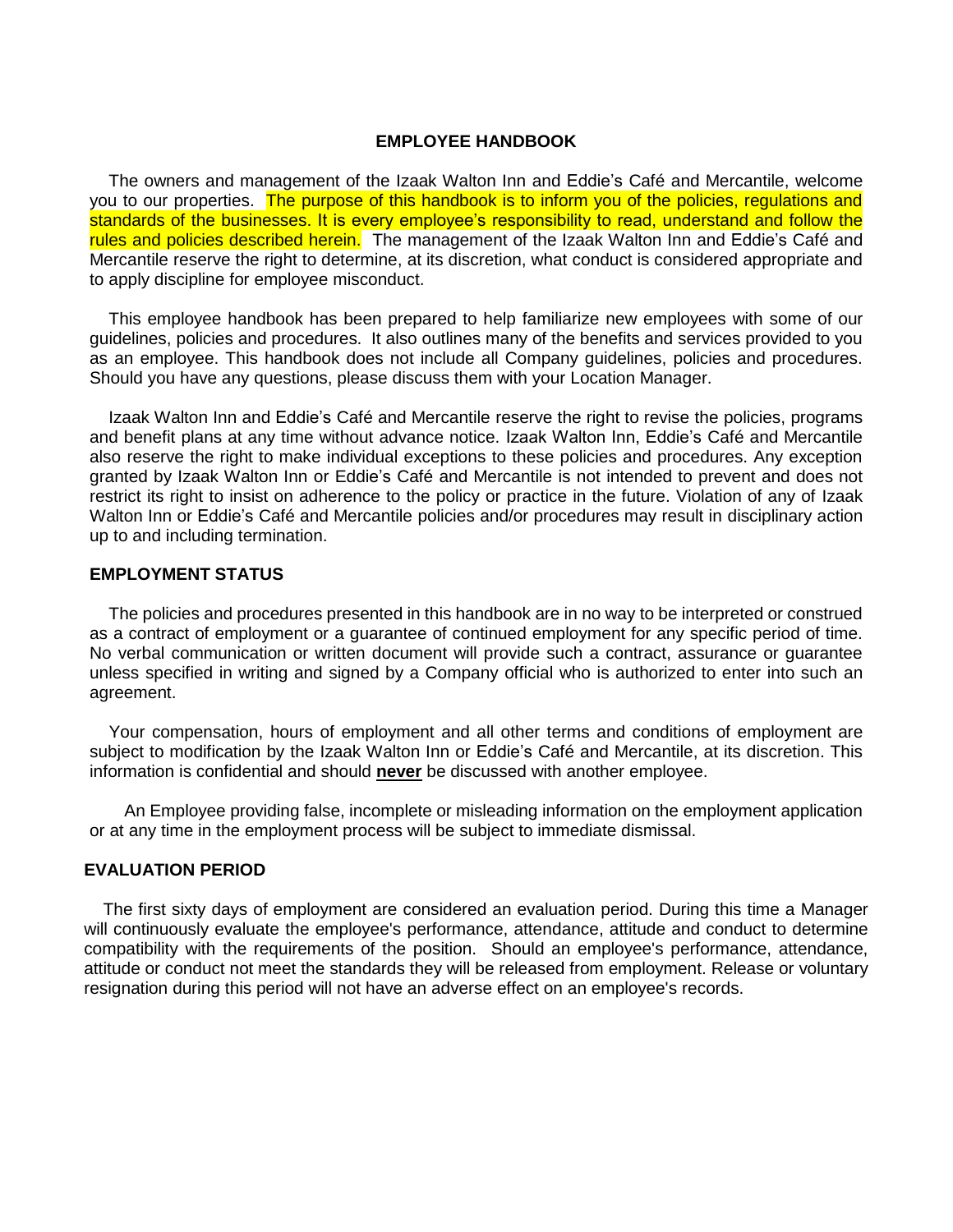# **III. STANDARDS OF CONDUCT**

#### **II. 1. STANDARDS OF CONDUCT FOR ALL EMPLOYEES**

 Izaak Walton Inn and Eddie's Café and Mercantile are committed to conducting their business affairs with honesty and integrity. This commitment applies to our relationships with competitors, customers, vendors and employees. Each employee must maintain the highest standards of personal and professional ethics. These rules, practices and policies concerning conduct and behavior ("Standards") are instrumental to the continued success of the Izaak Walton Inn and Eddie's Café and Mercantile.

 An employee should not conduct business that is not in the full spirit of honest and ethical behavior, nor should an employee cause another employee or non-employee to act or behave in such a manner, either through inducement, suggestion or coercion. Furthermore, an employee should not furnish company, employee or competitor information to any individual, business or entity without first consulting with and acquiring the approval of their Manager.

 Each employee is expected to report dishonest activities by other employees to their Manager. Failure to report such activities is considered a violation of the Standards. Knowingly submitting false information is also considered a violation of the Standards.

 Initiating or encouraging reprisal action against an employee or other person who, in good faith reports known or suspected Standard violations is prohibited.

 In the event management becomes aware of any handbook violations by staff, Managers will report the occurrence to the Regional Director as soon as possible. Management is to adhere to handbook policies. They are to read the handbook and agree to adhere to all guidelines set forth in the handbook.

#### **II. 2. EMPLOYEE CONDUCT AND WORK PERFORMANCE**

 Employees are expected to conduct themselves in a professional manner at all times and demonstrate a positive attitude, respect for co-workers, our customers and their property.

 The following guidelines have been developed to communicate the Standards of Izaak Walton Inn and Eddie's Café and Mercantile. Each employee is expected to:

- Report to work punctually, leave as scheduled and be at their assigned work station ready for work at the assigned starting time
- Notify the appropriate Manager ASAP when unable to report to work or unable to report for work on time
- Actively work during all scheduled hours
- Comply with all performance/conduct and safety/security policies and procedures
- Wear appropriate business attire/uniform in accordance with the work being performed (i.e. Health Department compliant: no open-toed shoes, no unclean body parts or odors, etc)
- Perform assigned tasks efficiently and correctly
- Address fellow employees, customers and visitors in a professional, courteous and respectful manner
- Maintain work place and work area cleanliness
- Refrain from behavior or conduct deemed offensive or undesirable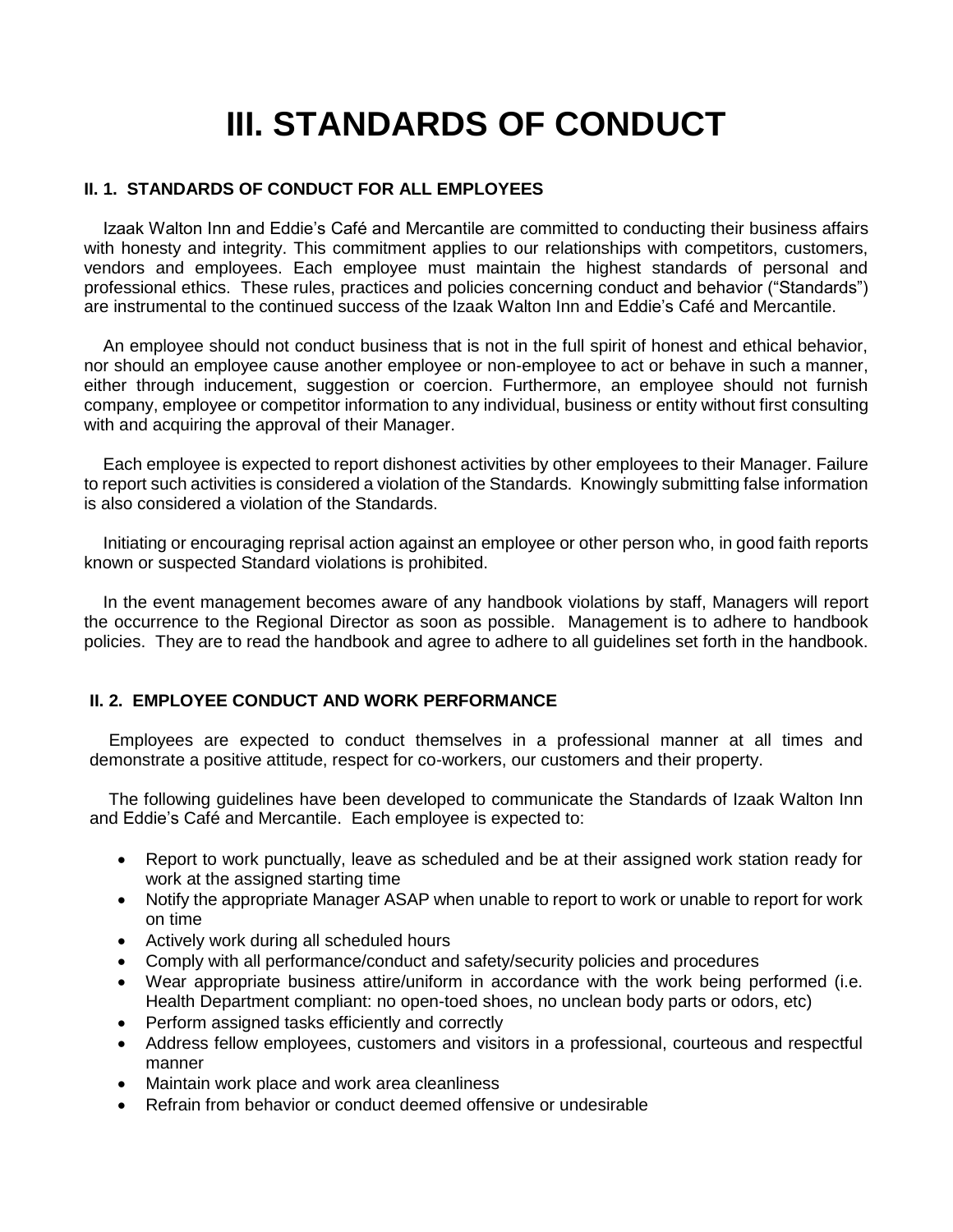• Obtain approval from a Manager before removing any company property for company or personal use.

 The following definitions and classifications are examples of violations for which corrective counseling or other disciplinary action may be taken.

Examples of performance issues include, but are not limited to:

- Excessive absenteeism, tardiness or failure to come to work or failure to leave on time
- Failure to meet performance and work quality standards
- Abusive or unauthorized use of company supplies and equipment
- Failure to adhere to safety/security regulations, procedures and policies
- Reckless driving, including speeding while operating company vehicles
- Unauthorized use of company vehicles
- Failure to immediately report an accident or job-related injury
- Habitual failure to clock in or out

Examples of inappropriate behavior and misconduct include, but are not limited to:

- Reporting to work under the influence of alcohol or non-prescribed drugs
- Possession or use of alcoholic beverages on company property outside the guidance of management
- Consumption of alcoholic beverages while engaged in company business or while in company uniform, except where authorized
- Falsifying employment or any other company records
- Submitting a fraudulent injury claim
- Failure to maintain the confidentiality of company information or business records
- Discrimination: refer to III.3
- Harassment, sexual or otherwise
- Solicitation of outside work from customers
- Fighting or otherwise physically assaulting another employee, customer or vendor
- Use of obscene, abusive, or threatening language and/or gestures
- Theft or misappropriation of property from co-workers, customers, Izaak Walton Inn and Eddie's Café and Mercantile or visitors of Izaak Walton Inn and Eddie's Café and Mercantile
- Misuse, abuse or destruction of company property
- Possession, sale or use of firearms or other weapons on company premises or while on company business
- Refusal to follow management's directions or instructions concerning any job-related function
- Insubordination
- Deliberate concealment of another employee's misconduct
- Posting, removing or defacing notices, signs or writings on company property without proper permission
- Embezzlement/theft of any money or property belonging to Izaak Walton Inn or Eddie's Café and Mercantile
- Smoking or eating in unapproved areas or during unauthorized breaks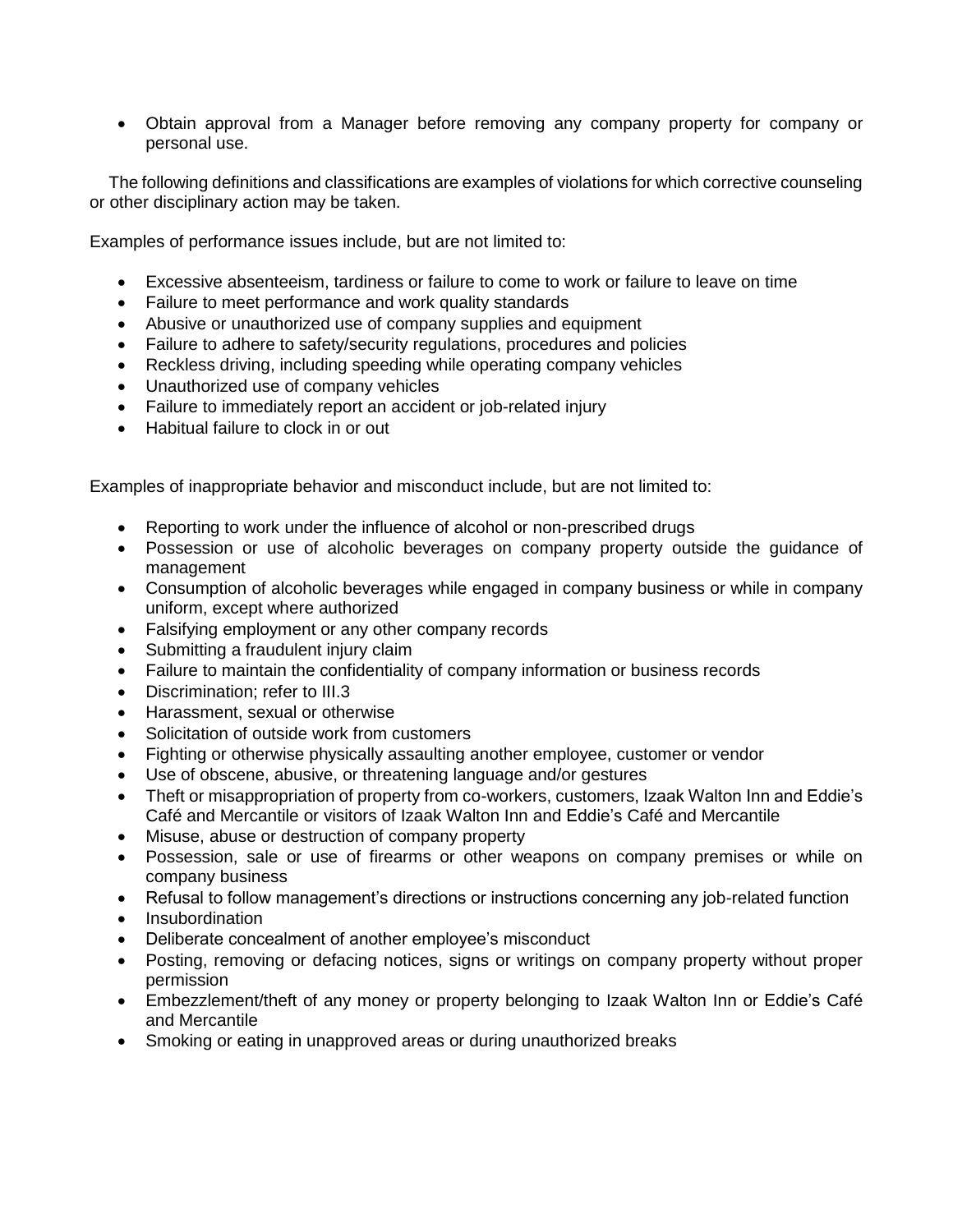- Unauthorized operation, repair or attempt to repair machines, tools or equipment
- Failure to report safety hazards, equipment defects, accidents or injuries immediately to management
- Violation of or failure to adhere to the rules of operation or conduct established by Izaak Walton Inn and Eddie's Café and Mercantile.
- Any behavior or practice inconsistent with the ordinary and reasonable conduct necessary for a productive work atmosphere

#### **II. 3. AVAILABILITY FOR WORK**

 Employees are hired, in part, based on their availability to work. If for any reason, there is a change in an employee's availability, Izaak Walton Inn or Eddie's Café and Mercantile should be notified in writing at least ten days prior to the change. Izaak Walton Inn or Eddie's Café and Mercantile will make a reasonable attempt to modify the employee's work schedule.

#### **II. 4. ABSENTEEISM AND PUNCTUALITY**

 Employees must notify the proper management personnel when they will be absent from or late to work. In the event of an unexpected emergency, management should be notified as early as possible.

 Calls from individuals other than the employee will not be accepted as appropriate notice unless approved by management.

#### **II. 5. PERSONAL APPEARANCE**

 Employees are expected to dress appropriately for their position and work environment. If you have any questions concerning appropriate attire, contact your Manager.

 The following guidelines are intended to assist the employee in meeting company standards for cleanliness and personal appearance:

- All employees are required to maintain the highest standards relating to both personal and oral hygiene including regular bathing, use of deodorant, clean hands and fingernails
- A clean-shaven appearance is required. Established facial hair is permissible in the form of a mustache, closely groomed beard and sideburns
- Jewelry is permissible when it will not interfere with your safety or job performance
- Because of frequent contact with customers, personal items such as pins, badges, emblems or buttons may not be worn on uniforms or work attire during business hours unless they are company issued
- The use of colognes for both men and women and cosmetics for women (including hair coloring, nail polish, face makeup) should be subtle and in good taste

 If you have any questions about these standards or have difficulty in meeting them, you are encouraged to discuss your concerns with your supervisor.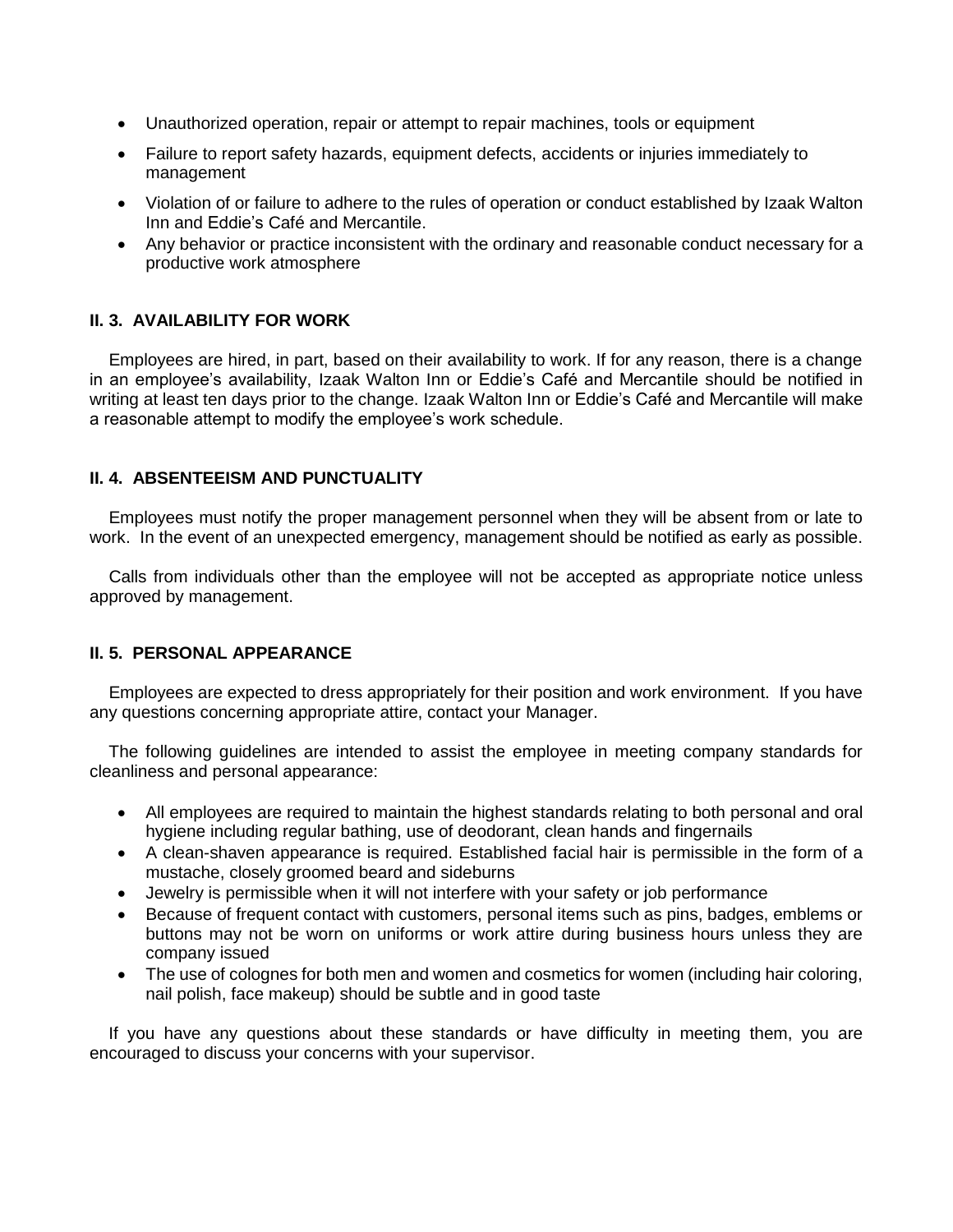#### **II. 6. NEATNESS OF WORK AREA**

 It is the Izaak Walton Inn and Eddie's Café and Mercantile policy to keep all areas of the business neat, clean and professional in appearance.

Each employee is responsible for keeping his/her personal work area clean and uncluttered.

Inappropriate or distasteful pictures, posters or calendars are not permitted on company property.

#### **II. 7. COMMUNICATION - PROBLEM RESOLUTION**

 The cornerstone of effective communication is the employee-supervisor relationship. If an employee has a problem or concern, he or she should discuss it with their immediate Supervisor.

 If, after discussing the problem or concern with the Supervisor and the employee feels that their problem or concern still was not properly addressed, they should contact their Location Manager.

#### **II. 8. EMPLOYEE RELATIONS**

 Having complete confidence in its management staff and employees, Izaak Walton Inn and Eddie's Café and Mercantile is confident that any issues that arise in the work place will be handled fairly and professionally without the intervention of outside parties.

 Management personnel are not obligated to and will not discuss with an outside party any matter or issue between Izaak Walton Inn or Eddie's Café and Mercantile and an employee.

#### **II. 9. DISCIPLINARY GUIDELINES**

 An employee's failure to follow these rules, practices, policies, guidelines or other company standards or policies not specifically mentioned in this handbook will result in disciplinary action. Any action taken will be at the sole discretion of the Izaak Walton Inn or Eddie's Café and Mercantile. Disciplinary action options include informal or verbal counseling, written counseling, suspension and termination of employment.

#### **II. 10. USE OF COMPANY VEHICLES**

 All company vehicles are to be used for company business only. Company vehicles may only be used by staff listed and approved by Corporate management and the local Motor Vehicle Division.

 Employees using their personal vehicle for company business will be reimbursed at the mileage rate specified by the IRS for the current year. Employees should use their personal vehicle for company business only when a company vehicle is not available and with specific permission from the Regional Director.

No staff member will use a Manager's personal vehicle at any time.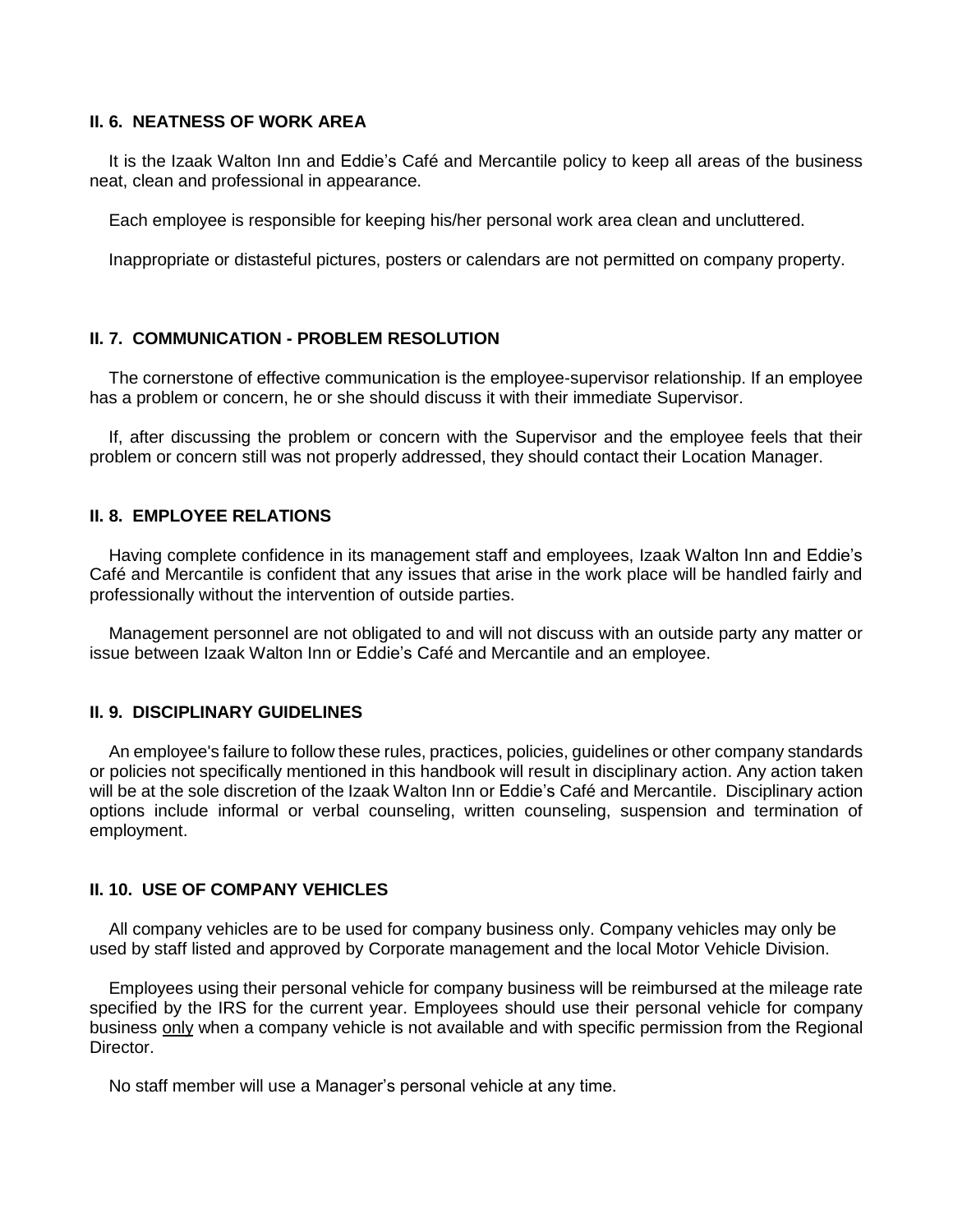Only authorized staff will be able to use the company vehicles, including the mule, tractors, etc. The Regional Director of Operations (RDO) will provide a list of authorized employees.

 Managers will not take staff off site without authorization from the Regional Director. If permission is granted, they must return no later than 9:00 PM.

#### **II. 11. CONFLICTS OF INTEREST**

 A conflict of interest exists when an employee engages in any activity that may compromise him/her, another employee, the Izaak Walton Inn and Eddie's Café and Mercantile or the company relationship with a customer, vendor or competitor. Potential conflicts of interest with a customer, vendor or competitor may include soliciting business for personal gain, accepting gifts other than those of nominal value, requesting favors, discounts or services.

 Employees are required to disclose any potential conflicts of interest. Failure to disclose a potential conflict of interest or engaging in a practice determined to be a conflict of interest may result in disciplinary action up to and including termination.

#### **II. 12. CONFIDENTIALITY OF COMPANY INFORMATION**

 Safeguarding the Izaak Walton Inn or Eddie's Café and Mercantile confidential information; including systems, software, procedures and technology is essential. Caution and discretion are required in the use of such information. Confidential information should be shared only with those at the Izaak Walton Inn or Eddie's Café and Mercantile that have a legitimate business need to know.

 Confidential information obtained while gainfully employed with the Izaak Walton Inn or Eddie's Café and Mercantile is not to be used for personal gain. Unauthorized use or disclosure of confidential information can result in civil and/or criminal penalties, for both the employee and the Izaak Walton Inn or Eddie's Café and Mercantile.

 Inquiries regarding current or former employees should be referred to the Location Manager or Business Coordinator.

### **II. 12. (a) Employee Use of Social Media Websites**

## facebook

While the **IZAAK WALTON INN and EDDIE'S CAFÉ AND**

**MERCANTILE** encourage their employees to enjoy and make good use of their off‐duty time, certain activities on the part of an employee may become a problem if they have the effect of impairing the work of any employee. Harassing, demeaning or creating a hostile working environment for any employee, disrupting the smooth and orderly flow of work within the company, directly or indirectly disclosing confidential or proprietary information or harming the goodwill and reputation of the **IZAAK WALTON INN or**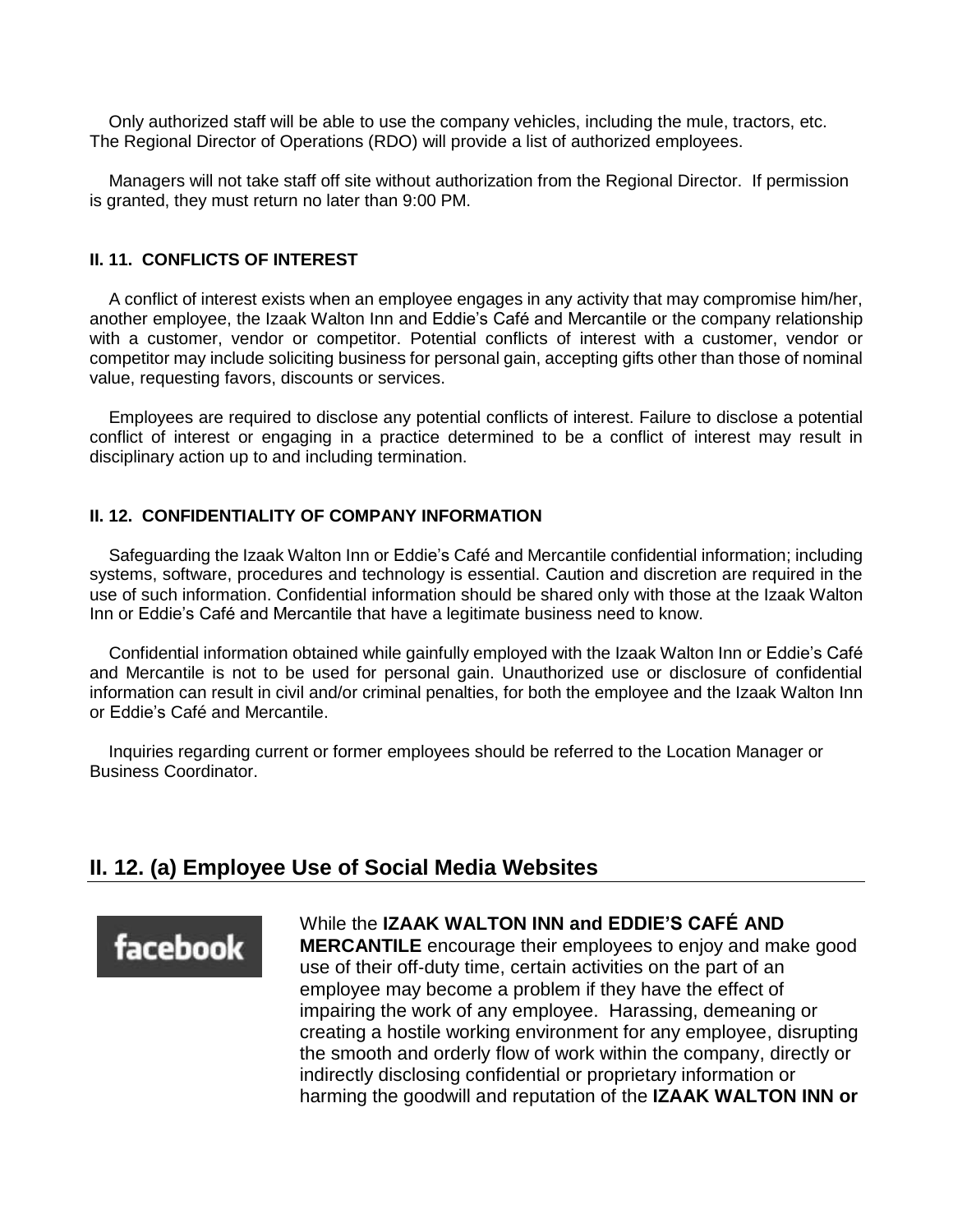**EDDIE'S CAFÉ AND MERCANTILE** among its customers or in the community at large will not be tolerated. In the area of social media (print, broadcast, digital and online), employees may use such media in any way they choose as long as such use does not produce the adverse consequences noted above. For this reason the **IZAAK WALTON INN and EDDIE'S CAFÉ AND MERCANTILE**  reminds its employees that the following guidelines apply in their use of social media, both on and off duty:

- 1. If an employee publishes any personal information about themselves, another employee of IZAAK WALTON INN or EDDIE'S CAFÉ AND MERCANTILE, a client or a customer in any public medium (print, broadcast, digital or online) that:
	- a. has the potential or effect of involving the employee, their co‐workers or the IZAAK WALTON INN, EDDIE'S CAFÉ AND MERCANTILE in any kind of dispute or conflict with other employees or third parties
	- b. interferes with the work of any employee
	- c. creates a harassing, demeaning or hostile working environment for any employee
	- d. disrupts the smooth and orderly flow of work within the office or the delivery of services to the company's clients or customers
	- e. harms the goodwill and reputation of the IZAAK WALTON INN or EDDIE'S CAFÉ AND MERCANTILE among its customers or in the community at large
	- f. tends to place in doubt the reliability, trustworthiness or sound judgment of the person who is the subject of the information or
	- g. reveals proprietary information or the IZAAK WALTON INN and EDDIE'S CAFÉ AND MERCANTILE trade secrets

The employee(s) responsible for such action will be subject to counseling and/or disciplinary action, potentially including termination of employment depending upon the circumstances.

- 2. No employee of the IZAAK WALTON INN or EDDIE'S CAFÉ AND MERCANTILE may use company equipment or facilities for furtherance of non‐work activities or relationships without the express advance permission of their Location Manager.
- 3. Employees who conduct themselves in such a way that their actions and relationships with each other could become the object of gossip among others in the office or cause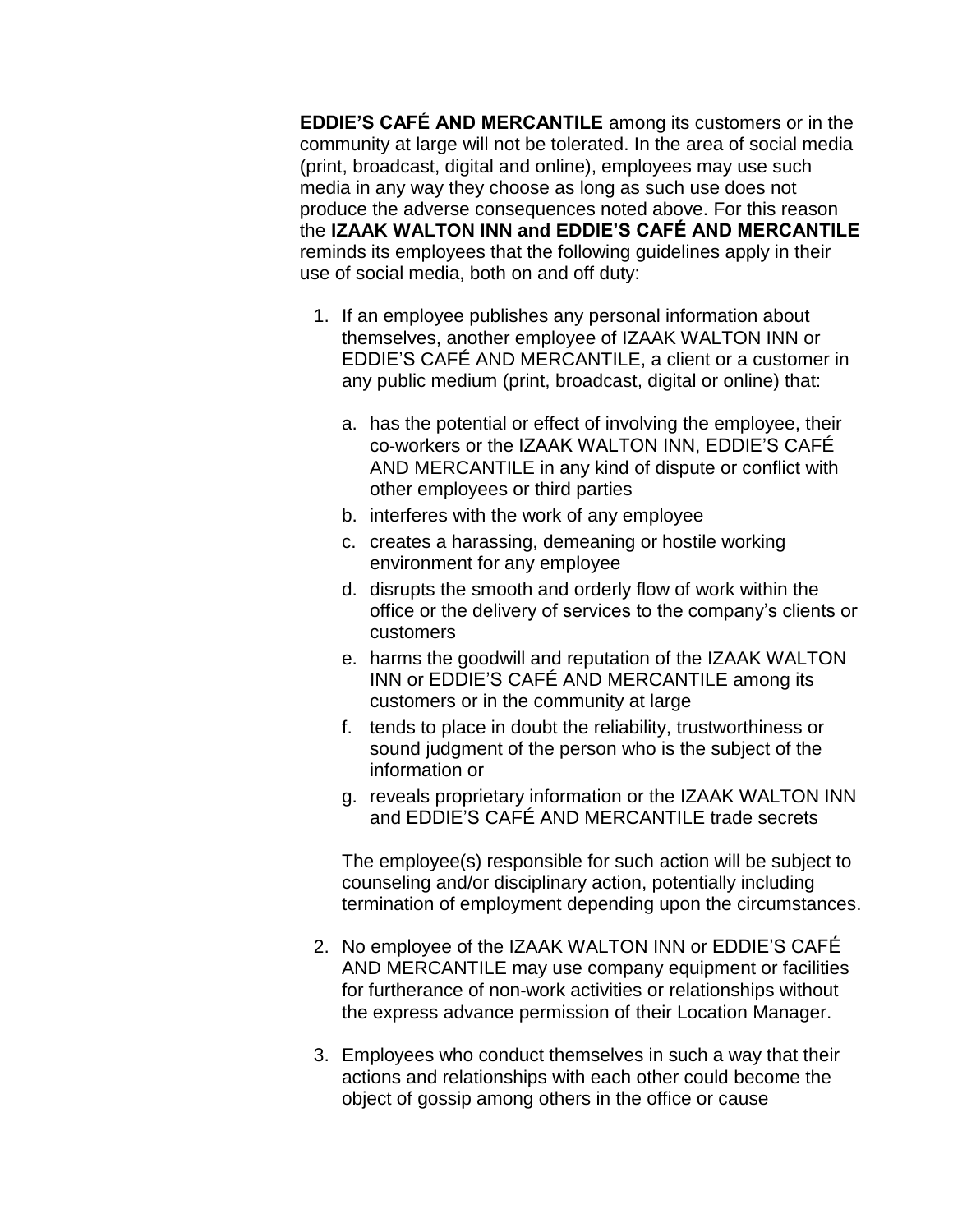unfavorable publicity for the IZAAK WALTON INN and EDDIE'S CAFÉ AND MERCANTILE in the community, should be concerned that their conduct may be inconsistent with one or more of the above guidelines. In such a situation, the employee(s) involved should request guidance from their Location Manager to discuss the possibility of a resolution that would avoid such problems. Depending upon the circumstances, failure to seek such guidance may be considered evidence of intent to conceal a violation of the policy and to hinder an investigation into the matter.

- 4. Should you decide to create a personal blog, be sure to provide a clear disclaimer that the views expressed in the blog are the author's alone and do not represent the views of the IZAAK WALTON INN or EDDIE'S CAFÉ AND MERCANTILE.
- 5. All information published on any employee blog(s) should comply with the IZAAK WALTON INN or EDDIE'S CAFÉ AND MERCANTILE confidentiality and disclosure of proprietary data policies. This also applies to comments posted on other social networking sites, blogs and forums.
- 6. Be respectful to the IZAAK WALTON INN, EDDIE'S CAFÉ AND MERCANTILE, co‐workers, customers, clients, partners and competitors. Also, be mindful of your own physical safety when posting information about yourself or others on any forum. Describing intimate details of your personal and social life or providing information about your detailed comings and goings might be interpreted as an invitation for further communication or even stalking and harassment that could prove dangerous to your physical safety.
- 7. Social media activities should never interfere with work commitments.
- 8. Your online presence can reflect on the IZAAK WALTON INN and EDDIE'S CAFÉ AND MERCANTILE. Be aware that your comments, posts or actions captured via digital or film images can affect the image of the IZAAK WALTON INN and EDDIE'S CAFÉ AND MERCANTILE.
- 9. Do not discuss company clients, customers or partners without their express consent to do so.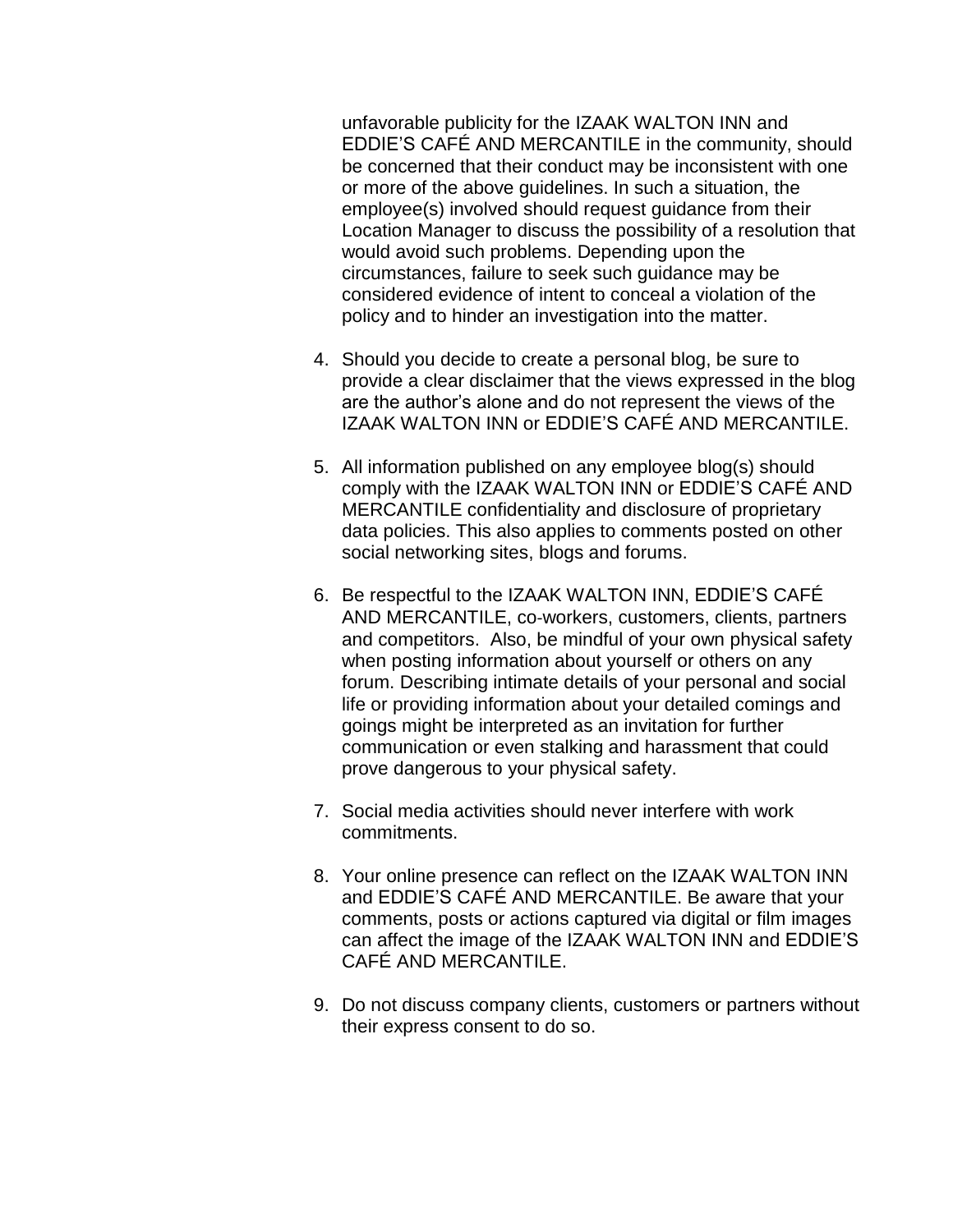- 10.Do not ignore copyright laws and cite or reference sources accurately. Remember that the prohibition again plagiarism also applies online.
- 11.Do not use any IZAAK WALTON INN or EDDIE'S CAFÉ AND MERCANTILE logos or trademarks without written consent. The absence of explicit reference to a specific site does not limit the extent of the application of this policy. If no policy or guideline exists, the IZAAK WALTON INN and EDDIE'S CAFÉ AND MERCANTILE employees should use their professional judgment and follow the most prudent course of action. If you are uncertain, consult your Supervisor or Location Manager before proceeding.

#### **II. 13. SAFETY**

 Great care has been taken to provide a safe workplace, including monitoring and complying with both federal and state laws and regulations.

 Specific safety and health rules will be posted. All employees are required to be familiar with the Izaak Walton Inn and Eddie's Café and Mercantile safety rules and/or policies. Each employee is responsible for remaining aware of and following safe working practices/procedures. Failure to follow safety and health rules may result in disciplinary action, possibly including termination.

A brief review of these guidelines:

- Report any unsafe conditions or practices immediately to your Supervisor
- Report all personal injuries to your Supervisor immediately
- Alert your Supervisor if you become sick while at work
- Employees are required to keep their work area clean and free from hazard
- Never remove guards or safety devices from equipment. Report any broken or missing devices immediately
- Smoking is prohibited except in designated areas

#### **II. 14. VIOLENCE AND WEAPONS POLICY**

 All acts or threats of violence by or against any company employee, customer, vendor or other visitor to the Izaak Walton Inn or Eddie's Café and Mercantile facilities are strictly prohibited. This policy applies to all company employees whether on or off company property.

 Possession or use of any weapon, including but not limited to, knives, handguns and martial arts weapons, regardless of licensure or concealment are prohibited on Company property. The exception to this policy would be for contracted, licensed security officers and law enforcement officers.

 Employees are prohibited from possessing or using a weapon of any type while conducting off-site business on behalf of the Izaak Walton Inn or Eddie's Café and Mercantile.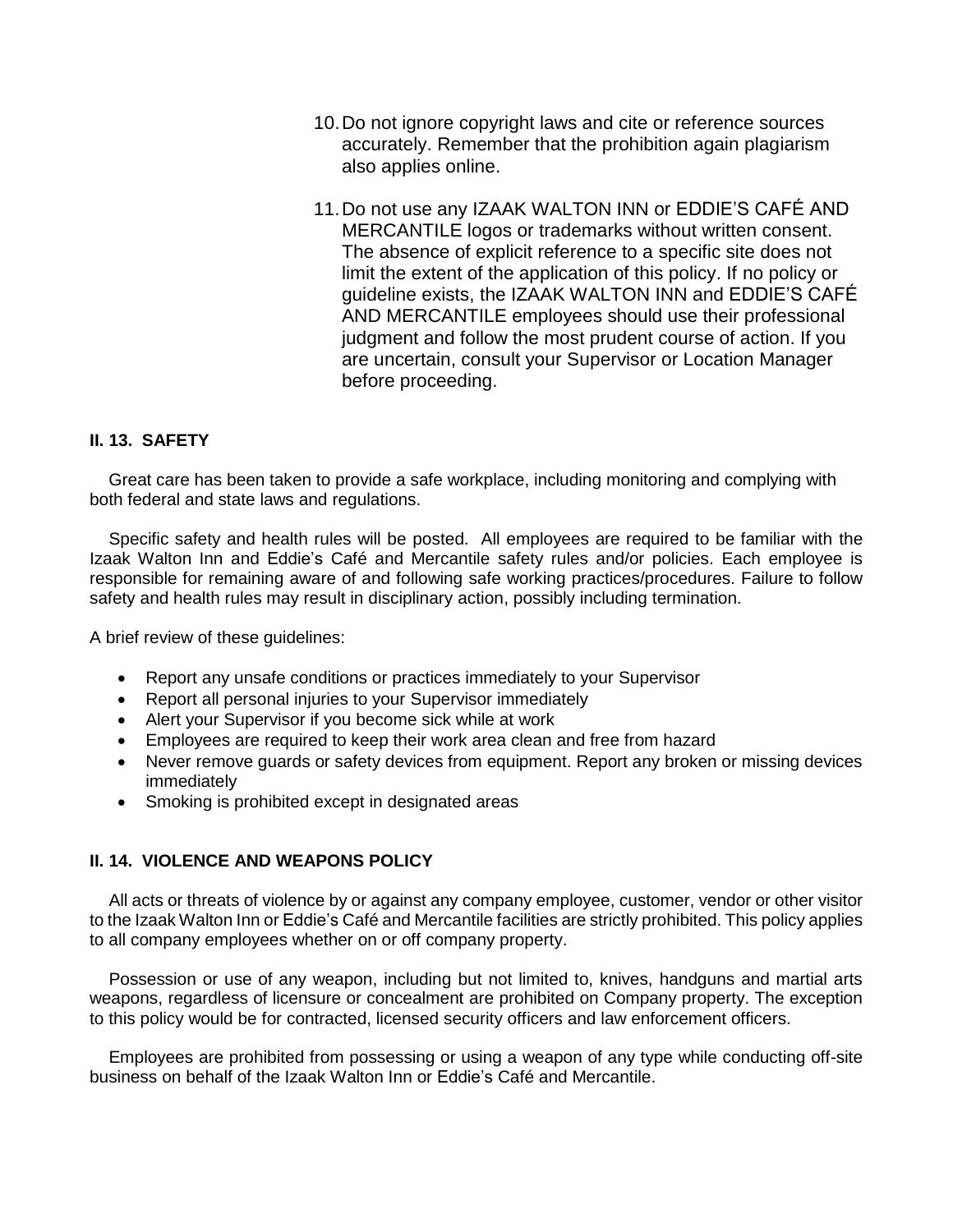#### **II. 15. ILLEGAL ACTIVITIES**

 Any activity that is illegal under state or federal law may result in immediate dismissal without previous warning. Examples include, but are not limited to, violence of any sort, possession or use of illegal drugs, providing alcohol to underage people and disturbing the peace.

#### **II. 16. WORKPLACE MONITORING AND SEARCHES**

 All company property, including desks, lockers, computers, files, e-mail, toolboxes and other property owned or operated by the Izaak Walton Inn and Eddie's Café and Mercantile is subject to monitoring, interception and review. Reasons for monitoring, interception and review include theft investigation, improper disclosure of confidential or proprietary information, personal abuse or monitoring workflow and productivity.

Computers, e-mail and other communications systems are to be used for business purposes only.

 Any attempt to gain access to restricted files by use of unauthorized codes or passwords is prohibited and will subject the employee to disciplinary action, possibly including termination.

 Izaak Walton Inn and Eddie's Café and Mercantile retain the right to conduct searches of company property at any time. A search of company property is not an allegation or accusation of criminal conduct.

 Izaak Walton Inn and Eddie's Café and Mercantile also retain the right to search any locked or secured areas on the premises. This includes the use of computer pass codes, which must be made available to the Izaak Walton Inn and Eddie's Café and Mercantile.

 When Izaak Walton Inn and Eddie's Café and Mercantile determine the safety of individuals or company property may be at risk, Izaak Walton Inn and Eddie's Café and Mercantile may at their sole discretion, conduct unannounced searches of company property as well as an employee's personal property on company premises. These searches may include company lockers and housing. Searches may occur at any time and the employee's cooperation is appreciated.

#### **SURVEILLANCE NOTICE**

 Please be aware the premises of the Izaak Walton Inn and Eddie's Café and Mercantile are or may be monitored with video and/or sound surveillance equipment. While the general purpose of the equipment is to ensure the safety of the premises during hours when the business is closed and to gauge the need for more staff when it is busy, it may be used to ensure the safety of employees working either very early or very late and to ensure the contents of the properties are secure.

#### **II. 17. SUBSTANCE ABUSE**

 Each employee is required to perform his/her duties unimpaired by any legal or illegal substance. Substance abuse includes the possession, use, purchase, manufacture or sale of drugs and/or alcohol on company property. Substance abuse also includes reporting to work or operating a company-owned,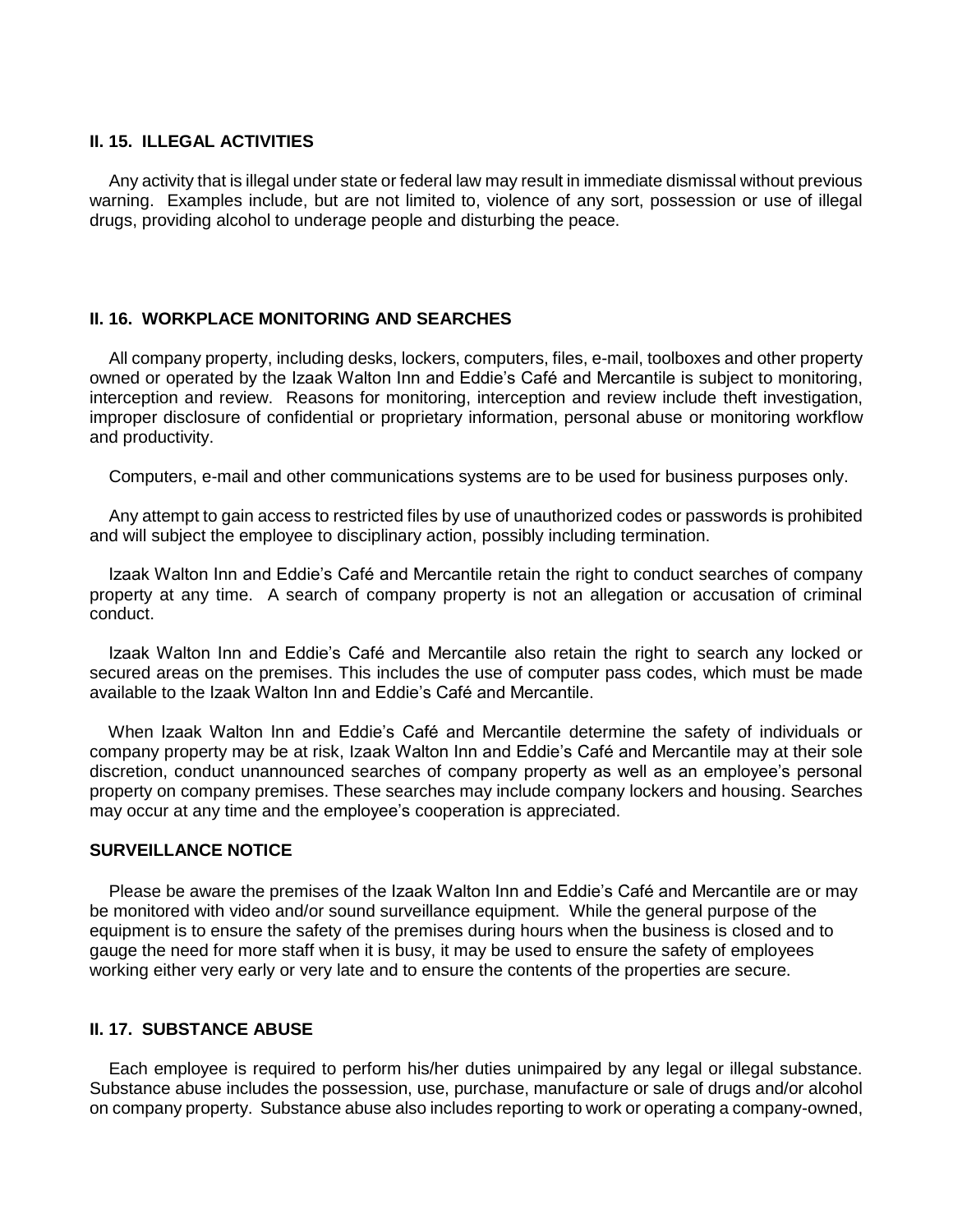leased or rented vehicle under the influence of drugs or alcohol. Violation of this policy will result in disciplinary action and possible termination.

 Any employee reporting to work obviously impaired will not be permitted to work and will be subject to drug and/or alcohol testing.

 Legally prescribed medications/drugs may be taken during working hours. Employees should notify their supervisors if the use of prescribed medications/drugs might affect their performance. Abuse of prescription medications/drugs will not be tolerated.

 Izaak Walton Inn and Eddie's Café and Mercantile may conduct pre-employment screening examinations designed to prevent the hiring of individuals who use illegal drugs.

 In certain jobs or positions, an employee's use of alcohol and/or drugs can pose a significant risk to the safety of the employee, co-workers or company property. As a condition of employment, applicants for these designated positions will be required to take a pre-employment physical, including a test for the presence of illegal drugs or alcohol. Refusal to submit to the test within the time specified may result in termination of the application process.

 Izaak Walton Inn and Eddie's Café and Mercantile will also conduct drug and alcohol testing if there is reasonable cause to suspect an employee is under the influence of drugs and/or alcohol while on company property. An employee's refusal to submit to the test at the time requested may result in disciplinary action and possible termination.

 Any employee involved in a work-related accident may, at the discretion of the Izaak Walton Inn and Eddie's Café and Mercantile, be required to consent and submit to a drug and/or alcohol test(s) immediately thereafter but in no case later than thirty-two (32) hours after the accident. If, due to injuries, the employee cannot submit to testing within the required time, the employee will provide Izaak Walton Inn and Eddie's Café and Mercantile with necessary authorization required to obtain hospital reports and other documents that would indicate the presence or non-presence of any drugs and/or alcohol in the employee's system at the time of the accident.

 The Izaak Walton Inn and Eddie's Café and Mercantile may report information with regards to possession, distribution or use of illegal drugs to law enforcement officials. Also, any suspect substances found during a search of company property or an employee's personal property on company premises may be turned over to law enforcement officials. Employees convicted of drug or alcohol involvement may be considered in violation of Izaak Walton Inn and Eddie's Café and Mercantile Substance Abuse Policy.

 Company, customer or supplier-sponsored activities which may include the service of alcoholic beverages are not included in this policy. However, all employees are viewed as representatives of Izaak Walton Inn and Eddie's Café and Mercantile, whether at work or participating in these events. Izaak Walton Inn and Eddie's Café and Mercantile expects that such consumption will be in moderation so as not to reflect negatively on Izaak Walton Inn or Eddie's Café and Mercantile, professional reputation or expose Izaak Walton Inn and Eddie's Café and Mercantile to undue legal liability. An employee should not operate a motor vehicle or otherwise engage in any hazardous activity if the alcohol consumed would impair their ability to safely perform those functions.

 **There will be no alcohol possession allowed for underage employees. There will be zero tolerance for the supply of alcohol for underage employees. Alcohol consumption by employees that are of legal age must always be in moderation. Inappropriate behavior will not**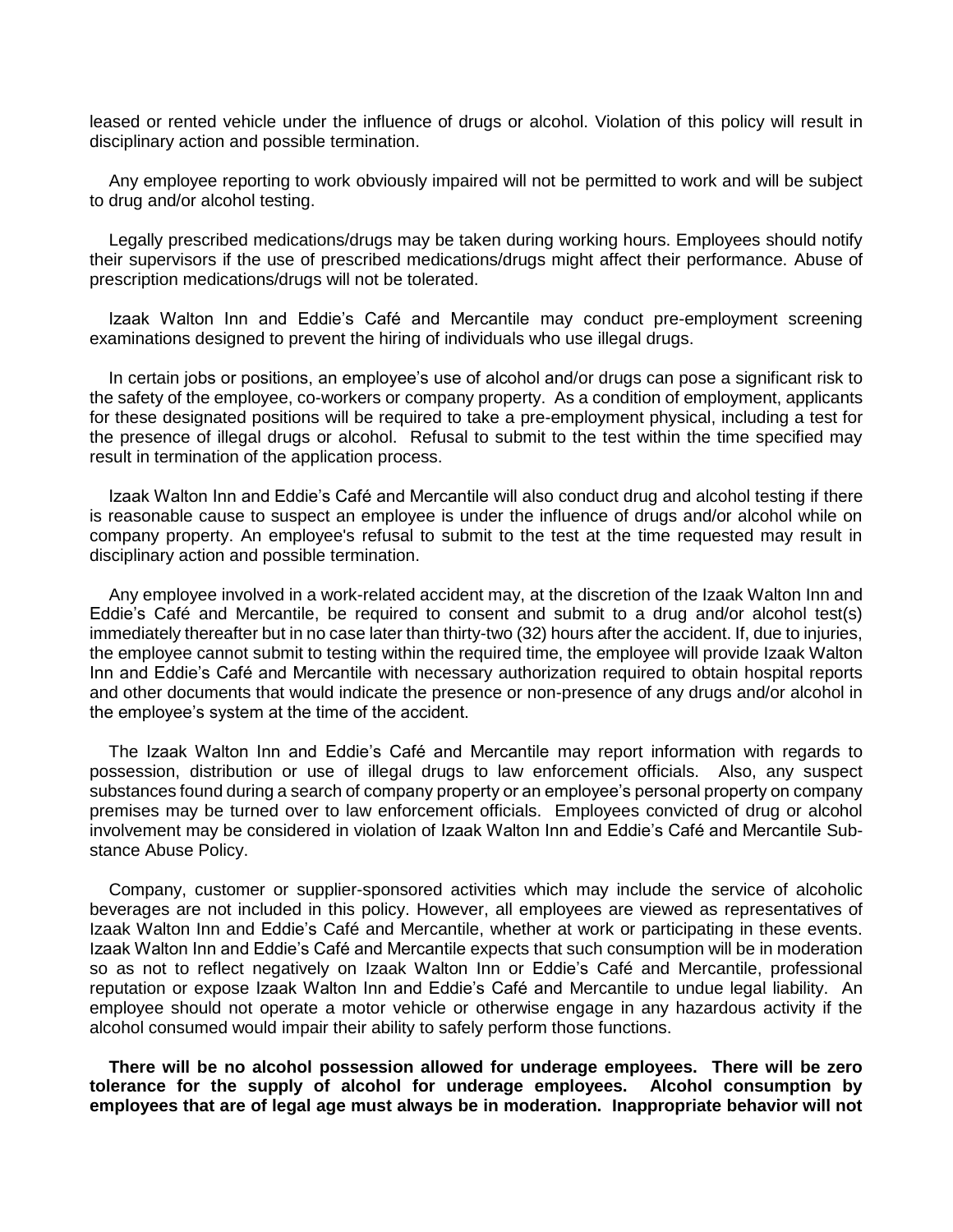**be tolerated, onsite consumption of alcohol is subject to limits and restrictions imposed by the Employee Alcohol Policy.** 

 **The dormitory located at Eddie's Cafe in Apgar is a dry facility. No alcohol will be allowed on the premises.**

#### **II. 18. SOLICITATION AND CONTRIBUTIONS**

 Solicitation and distribution of materials on company premises is prohibited without the prior approval of management. Employees may request permission to solicit other employees during non-working hours and in non-working areas of the Izaak Walton Inn or Eddie's Café and Mercantile.

 Any request to solicit or sell on company premises must be referred to your Location Manager or Business Coordinator for approval prior to solicitation. Management may designate a time and area in which solicitation may occur.

 The placement by employees of tip jars and signs soliciting tips must be approved by the Location Manager. Approved signs must be tasteful and must not show the business in a negative light.

#### **II. 19. COMPANY PROPERTY**

 All desks, file cabinets, computers, furniture, etc. are the property of Izaak Walton Inn and Eddie's Café and Mercantile and must be accessible to management at all times. The use of personal locks on company offices, furniture, file cabinets or other property is not permitted.

 Izaak Walton Inn and Eddie's Café and Mercantile assumes no liability for personal property including electronic equipment, tools, toolboxes, etc. brought onto company premises or parking lots.

#### **II. 20. OFFICE EQUIPMENT**

 Fax machines, copiers, computers and other office equipment are for Company business use only and should not be removed from the premises without the expressed consent of the Izaak Walton Inn or Eddie's Café and Mercantile.

#### **II. 21. TOOLS AND EQUIPMENT**

 Izaak Walton Inn and Eddie's Café and Mercantile provide specialized equipment when needed. Much of this equipment is designed to perform a specific task easier and faster than it could be done manually. This equipment should only be used for the purpose it was designed for.

 Any employee abusing company tools and equipment will be subject to disciplinary action and possible termination.

 If purposeful abuse or negligence causes the destruction of company property, management reserves the right to take disciplinary action, with possible termination.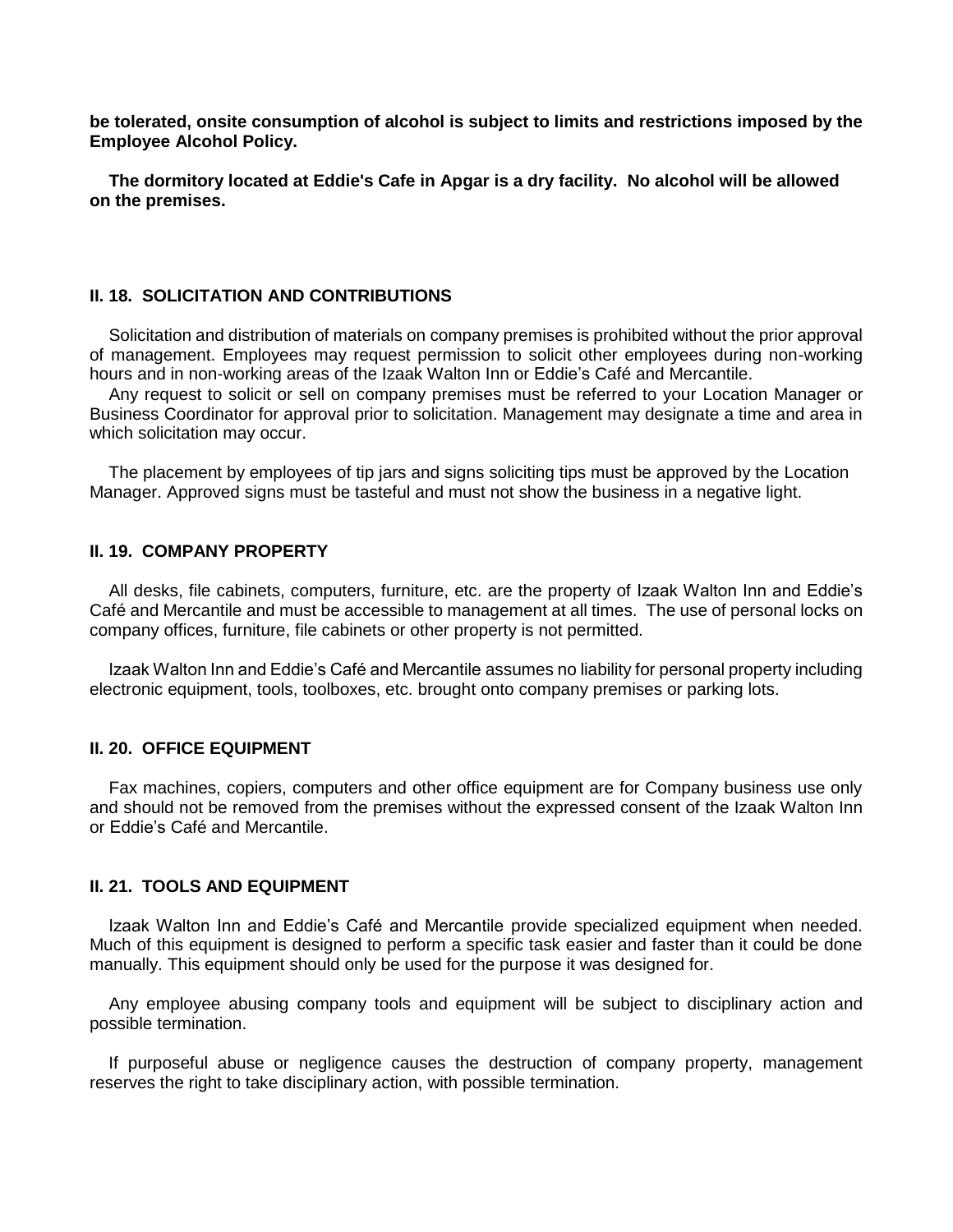#### **II. 22. MANDATORY MEETINGS**

 For the purpose of improving the business, employees are required to attend periodic employee meetings. These meetings are held to discuss necessary topics such as team performance, policies, procedures, new products, events, promotions, etc.

#### **II. 23. PERSONAL TELEPHONE CALLS**

*Personal cell phones are included in the rules set here forth.*

 We must maintain communications with our customers and business associates. Since the telephone is our primary method of communication, it is necessary to limit its use to company business only. Accordingly, the telephones should not be used for personal telephone calls except in cases of emergency.

 Except in the case of an emergency, employees are asked to discourage friends and relatives from calling them at work. Personal phone calls should be made during lunch or break periods. This includes use of the employee's own cell phone.

 Employees must receive prior approval before making a personal long-distance call on company telephones. Personal long-distance calls should be collect or charged to the employee's personal credit card.

#### **II. 24. PERSONAL MAIL**

Please refer to the History and Contact information at the beginning of this handbook.

 Company stationary should not be used for personal correspondence. Any communication sent out on company stationery must be official company business.

#### **II. 25. SEVERE WEATHER**

 Izaak Walton Inn and Eddie's Café and Mercantile will be open for business on all regularly scheduled days, regardless of weather conditions. Every attempt should be made to report to work if weather conditions permit. Employees should notify their Location Manager as soon as possible if they will be absent from or late for work. Your manager may approve late arrivals or early departures if it is determined that you made an effort to report to work for a full day.

#### **II. 26. SUGGESTIONS**

 Employees are encouraged to submit suggestions concerning quality, working conditions, procedures, sales, marketing and policies.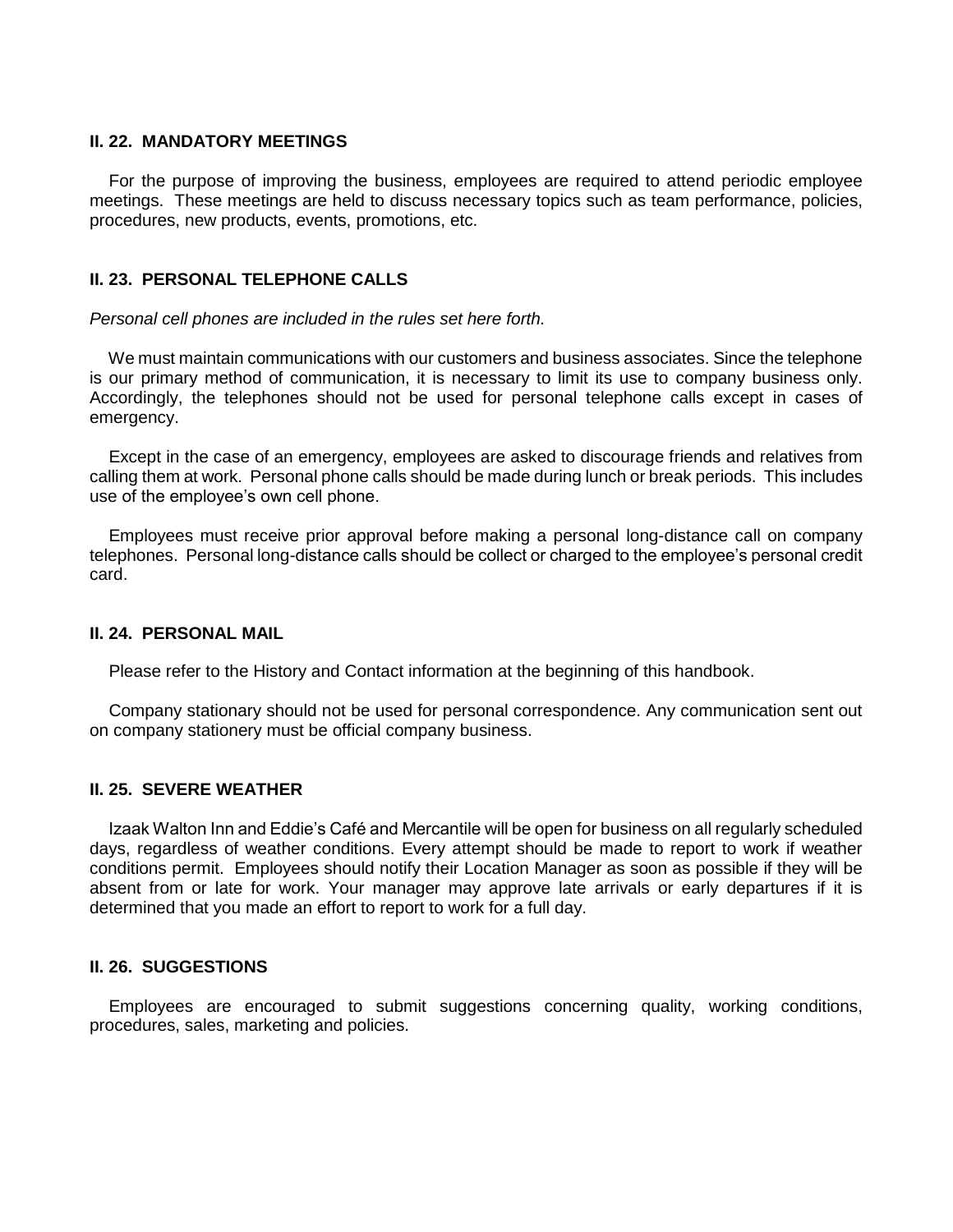## **III. EMPLOYMENT**

#### **III. 1. ORIENTATION**

 The Location Manager will conduct an orientation with each employee when they arrive at their location.

 New employees will be required to provide documentation of identity and employment eligibility in accordance with federal law. The I-9 form is to be used for this purpose.

New employees will receive a copy of the employee handbook to review on or prior to their first day of employment. They will be given the opportunity to read the entire handbook and once completed, is required to sign the acknowledgment of understanding form. The signed acknowledgment of understanding form will be placed in their personnel folder.

#### **III. 2. EQUAL EMPLOYMENT OPPORTUNITY**

 The Izaak Walton Inn and Eddie's Café and Mercantile are equal opportunity employers and are committed to equal opportunity without regard to race, religion, color, sex, age, national origin, citizenship, disability or any other basis of discrimination prohibited by applicable local, state or federal law.

 In addition to compliance with federal EEO statutes, Izaak Walton Inn and Eddie's Café and Mercantile comply with applicable state and local laws governing nondiscrimination. This policy applies to all terms and conditions of employment, including but not limited to the following:

- Recruitment, hiring, placement, transfer, promotion and demotion
- Training, development and educational assistance
- Compensation and benefits
- Educational, social and recreational programs
- Discipline
- Termination of employment

 Employment decisions, subject to the legitimate business requirements of Izaak Walton Inn, Eddie's Café and Mercantile, are based solely on the individual's qualifications, merit, behavior and performance.

#### **III. 3. NON-FRATERNIZATION POLICY**

 All employees must be careful that their off-duty activities do not negatively impact their job performance, and as a consequence negatively affect the company's operations. Do not engage in behavior outside of work that will make it difficult to interact with your co-workers in a polite and professional manner.

 A relationship between a supervisor and subordinate usually gives the appearance of favoritism. This is likely to lower morale, not because of the relationship itself but because of the perception of inequality.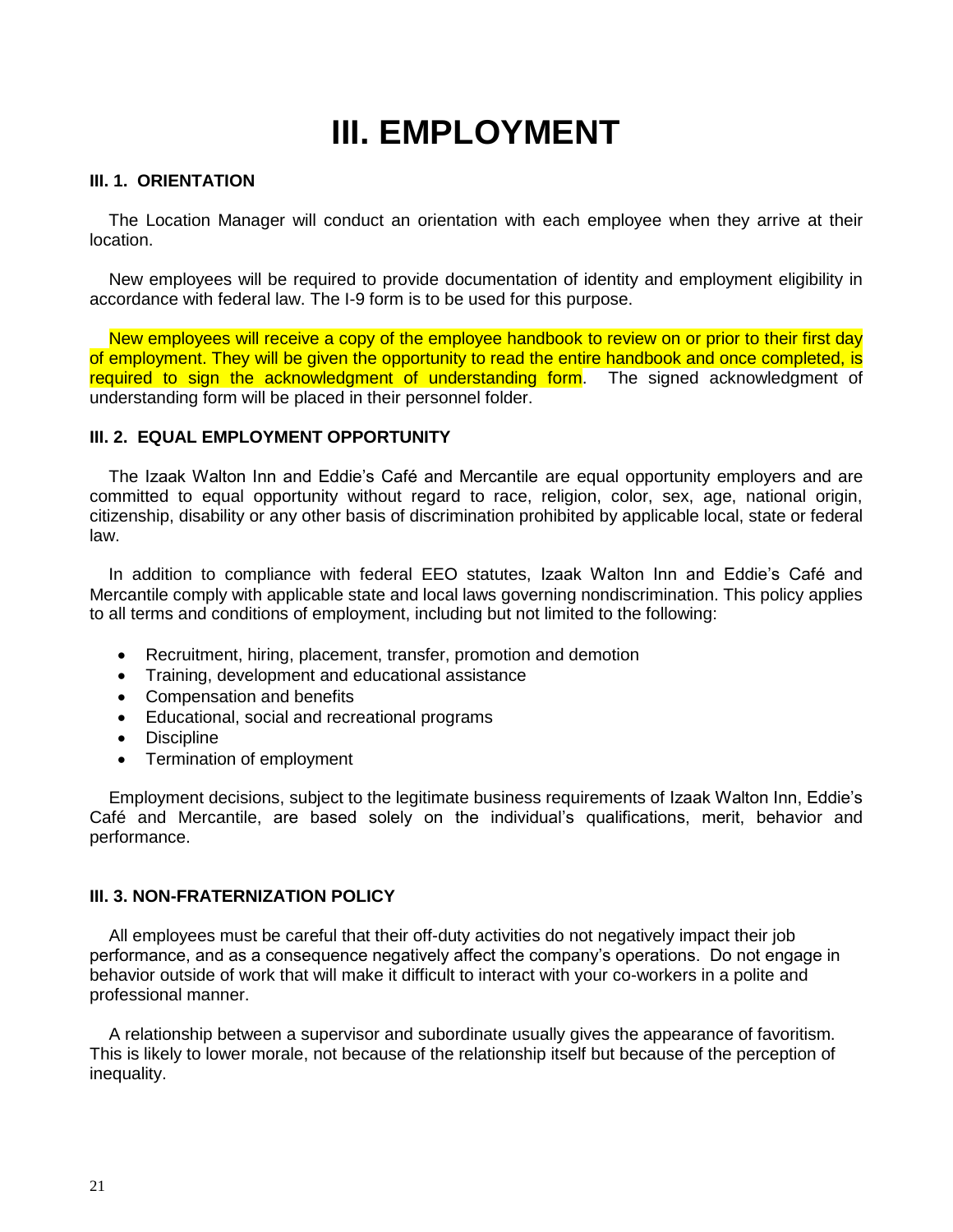It is company policy to discourage romantic and sexual relationships between supervisors and employees. Romantic and sexual liaisons between management and hourly employees are not permitted during working hours and on company property, including in company housing.

 If a romantic or sexual relationship between a Manager and an hourly employee develops, the two employees will not be permitted to continue working together. The Manager needs to notify the Owner and/or senior Manager as soon as practical. One of the affected employees may be transferred to another position as determined by senior management, if another available job exists. If no suitable vacancy exists, one of the employees may be terminated.

 All employees should also remember that the company maintains a strict policy against unlawful harassment of any kind, including sexual harassment. The company will vigorously enforce this policy consistent with all applicable federal, state and local laws.

#### **III. 4. HARASSMENT**

Harassment is conduct focused on a person or group of persons including, but not limited to:

- 1. Verbal Abuse any language that degrades or berates others, including racial, religious, or sexual comments, jokes, sexual innuendoes or threats of any kind.
- 2. Physical Abuse includes touching, hitting, slamming, throwing, kicking or threatening another person including restraining by force or blocking the path of another.
- 3. Interference or Hostile Environment any behavior or action that interferes with an employee's ability to perform work assignments which results in or creates a hostile or intimidating work environment.
- 4. Sexual Harassment includes sexual advances, requests for sexual acts or favors and other physical conduct of a sexual nature when:
	- (a) Submission to such conduct is made either explicitly or implied as a term or condition of an individual's employment
	- (b) Submission to or rejection of such conduct by an individual is used as the basis for employment decisions affecting the individual or
	- (c) Such conduct is severe and pervasive and has the purpose or effect of unreasonably interfering with an individual's work performance or creating an intimidating, hostile or offensive work environment.
- 5. Retaliation any adverse action or threat of adverse action taken or made because an individual has exercised or attempted to exercise any rights under state or federal employment laws or under the policies of Izaak Walton Inn, Eddie's Café and Mercantile. Retaliation includes, but is not limited to:
	- (a) Verbal abuse
	- (b) Threats of withholding or withdrawal of pay, promotions, training or other employment opportunities.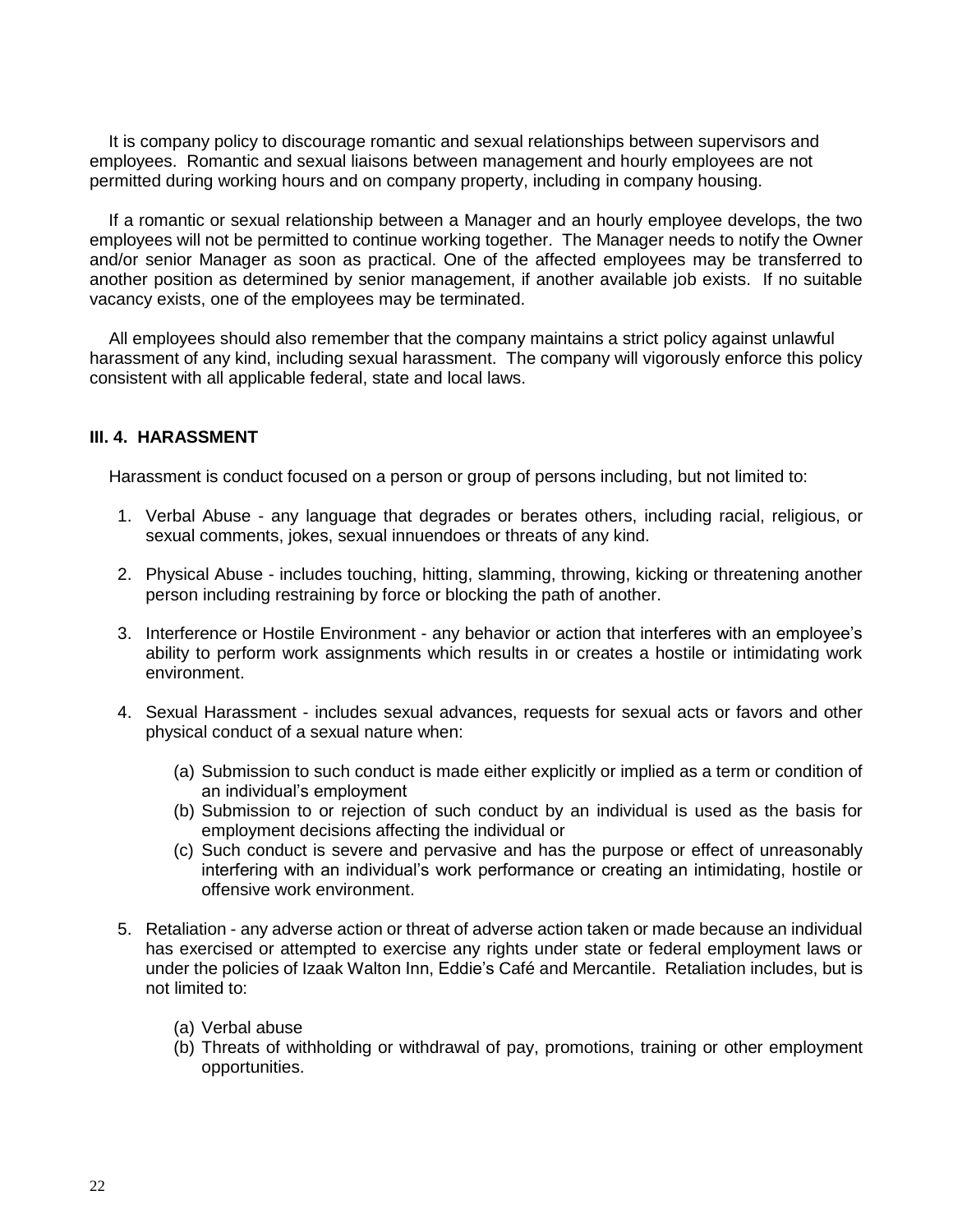In addition to the above forms of harassment, any behavior or action which interferes with an individual's ability to perform job duties or which results in or creates a hostile or intimidating work environment is considered harassment.

 Izaak Walton Inn and Eddie's Café and Mercantile will not tolerate the discrimination or harassment of employees and/or applicants. Comments, conduct, off-color jokes and innuendoes that may be perceived as offensive or harassing are strictly prohibited and will not be tolerated.

 In addition, Izaak Walton Inn and Eddie's Café and Mercantile will not tolerate the harassment of company personnel by non-company personnel on company premises. Non-company personnel include customers, vendors, guests and regulators.

 Any employee who feels he/she is the victim of discrimination or harassment has a responsibility to report this to the Location Manager or other managerial personnel. Reporting of the incident should be made verbally or in writing to the Location Manager or the employee's direct Supervisor immediately. A written complaint should include the specific nature of the incident, date and place of incident, names of all parties involved as well as a detailed report of all pertinent facts. Complaints of harassment will be promptly and carefully investigated. Investigations will include interviews with all relevant persons including the accused and other potential witnesses.

 Any employee, who in good faith, files a complaint of harassment will be free from any and all reprisal or retaliation as a result of filing the complaint. Investigators will make every effort to strike a balance between the parties' desire for privacy and the need to conduct a fair and effective investigation.

 Engagement in behavior deemed harassment shall subject an employee to disciplinary action, including possible termination. Likewise, there will be disciplinary measures if in fact it is determined that the incident and thus the accusation had been fabricated.

#### **III. 5. CRIMINAL CONVICTIONS**

 Izaak Walton Inn and Eddie's Café and Mercantile reserve the right not to employ or retain in employment anyone convicted of a criminal offense involving dishonesty or breach of trust. The Company reserves the right to conduct pre-employment background checks. Violence, breach of trust and serious driving offenses may cause an offer of employment to be rescinded.

 Conviction of a crime will not automatically result in a rejection of employment. All relevant circumstances such as length of time and the crime involved will be considered in relation to specific job requirements.

#### **III. 6. PERSONNEL FILE**

 The information contained in personnel files is considered confidential information. No information will be placed in an employee's personnel file unless there is a clear business reason to do so.

 Due to the confidential nature of personnel files, Human Resources is responsible for controlling all access to them. Personnel files are not to be copied or removed from Human Resources.

 An employee may review his/her personnel file in the presence of the Human Resources representative during normal business hours. Under no circumstances may an employee alter or remove any document in the file.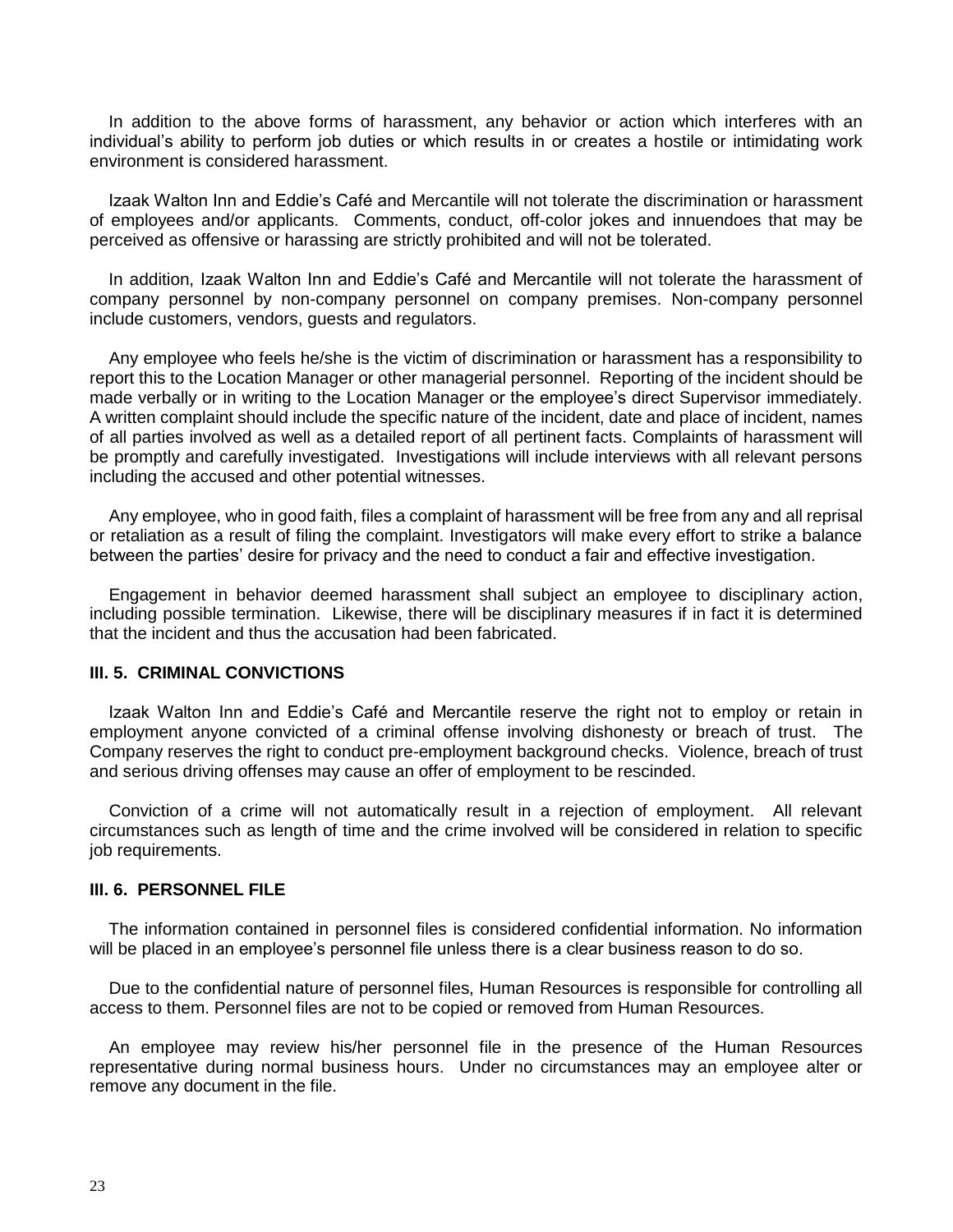It is the sole responsibility of each employee to inform Izaak Walton Inn and Eddie's Café and Mercantile of any changes in personal status that may alter his/her payroll or benefits status. Such information includes:

- 
- Last Name Marital Status Beneficiaries
- 
- Address Telephone Number W-4 Deductions
- 
- Emergency Contact Gain or Loss of Dependents

#### **III. 7. EMPLOYMENT REFERENCES**

 Information concerning former or current employees is considered confidential. All mail and telephone inquiries are to be directed to the Location Manager/Business Coordinator. Employees are strictly prohibited from providing any information regarding former or current employees.

 Information that can legally be released includes dates of employment, position(s) held and whether or not they are eligible for re-hire.

#### **III. 8. EMPLOYMENT OF RELATIVES**

Family members (relatives) of current employees may be considered for employment if:

- The applicant meets the requirements of the position and successfully completes the application process.
- The hiring of the applicant will not create an actual or perceived conflict of interest.

 If the hiring of an employee's family member (relative) creates an actual or perceived conflict of interest, one of the employees may be requested to transfer to another position, if an available job exists. If no suitable vacancy exists, one of the employees may be dismissed.

 On occasions when the relationship occurs after employment, management will determine the disposition of the affected employees. In situations such as described above, employees may be requested to transfer to other positions, if available jobs exist. As previously stated, if no suitable vacancy exists one of the employees may be terminated.

#### **III. 9. OUTSIDE EMPLOYMENT**

 Outside employment, which interferes with an employee's productivity may result in a conflict of interest and should be avoided. An employee should notify their immediate Supervisor if any outside employment is obtained.

 Employees should carefully consider the demands of any additional work activity. Outside employment will not be considered an excuse for poor job performance, absenteeism, tardiness, leaving early, refusal to travel, refusal to work overtime or refusal to work different shifts.

 Performing services for customers during non-working time that are normally performed by company personnel during working hours is strictly prohibited. Employees are not to conduct any outside business during paid working time.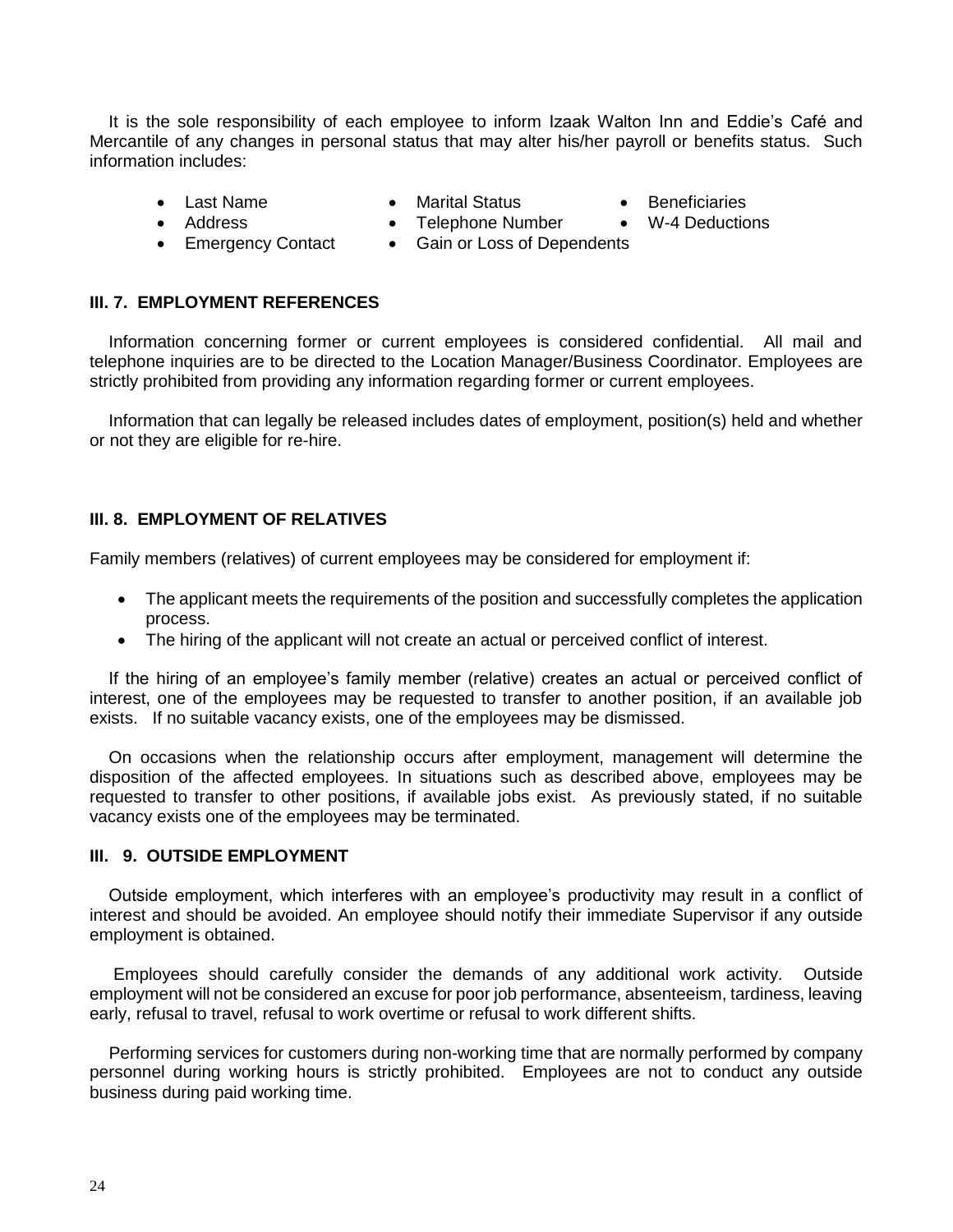#### **III. 10. REHIRING FORMER EMPLOYEES**

 Applications received from former employees will be processed according to the same procedures and given the same consideration afforded all other applicants. Prior performance records and circumstances surrounding prior termination will be considered.

 Any employee that leaves/left Izaak Walton Inn and Eddie's Café and Mercantile without providing sufficient notice (14 days) or is/was discharged by Izaak Walton Inn and Eddie's Café and Mercantile for reasons of performance or misconduct will not be considered for rehire.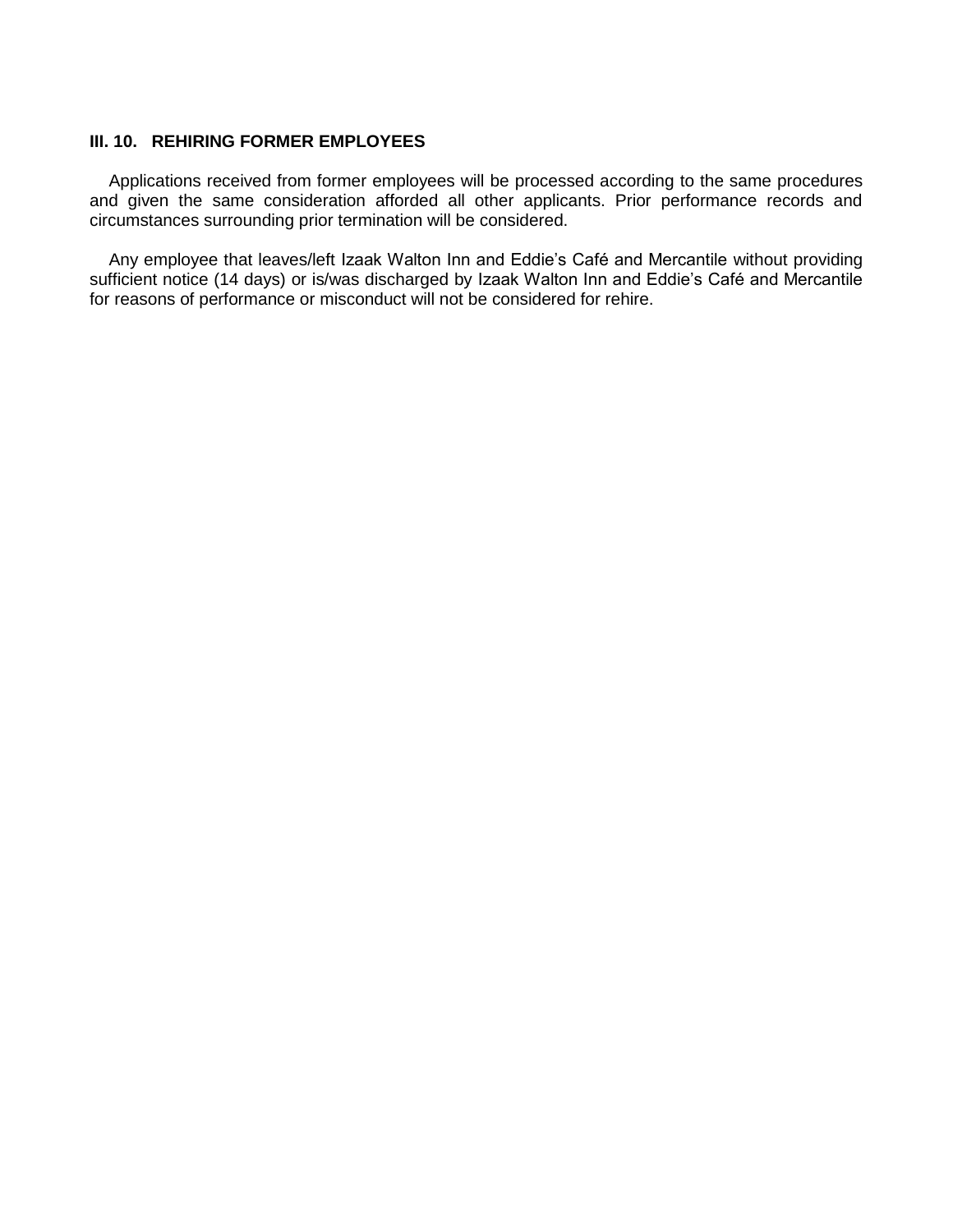# **IV. COMPENSATION**

#### **IV. 1. EMPLOYMENT CLASSIFICATION**

 Izaak Walton Inn and Eddie's Café and Mercantile categorizes all employees with respect to position, federal and state regulations. Summary definitions are:

- Exempt Employee any salaried executive, administrative, professional or contracted position. These employees are exempt from both the minimum wage and overtime provisions of FLSA.
- Nonexempt Employee any salaried or hourly employee who is not exempt from the minimum wage or overtime provisions of FLSA.
- Salaried Employee employee whose wages are computed on an annual basis.
- Hourly Employee employee whose wages are computed on an hourly basis.

Employees are also classified as one of the following three:

- Full-time any employee who is regularly scheduled to work 32 or more hours per week. Fulltime employees are eligible for all standard Company benefits.
- Part-time any employee who is scheduled to work less than 32 hours per week. Part-time employees are not eligible for standard Company benefits.
- Temporary (Seasonal) any employee scheduled to fill a temporary job assignment that has a predetermined beginning and ending date. Temporary employees are not eligible for standard Company benefits

#### **IV. 2. HOURS OF WORK**

.

 Because our businesses operate seven days a week with at least two shifts a day during the summer, scheduling work shifts is a complicated operation. Employees need to be scheduled in a fair manner so that the business keeps its labor costs reasonable; overtime is to be minimized.

 The work week runs from midnight Saturday night until midnight the following Saturday. A schedule of hours for each location, for both managers and hourly employees, will be prepared and released every Thursday.

 Any variation from that schedule must be documented in writing and approved in advance by the Location Manager/Business Coordinator.

 The expectation is that hourly employees work between 30 and 40 hours per week. Employees must be available for the work hours printed on the schedule approved by management. Not being available for the scheduled hours can be grounds for termination.

If you are ill, please do not report for work. It is hazardous to both your fellow employees and to our customers for people with contagious illnesses to be in the workplace. In the restaurants, it is an even more serious health hazard. In case of illness, please notify your Manager at least two hours prior to the start of your shift and they will make arrangements to find another employee to work your shift.

Salaried personnel are expected to work five days per week on the days and hours which are specified for them on the printed schedule. If salaried employees do not or cannot be present at work during their scheduled hours, they must get approval for their absence. They must then send the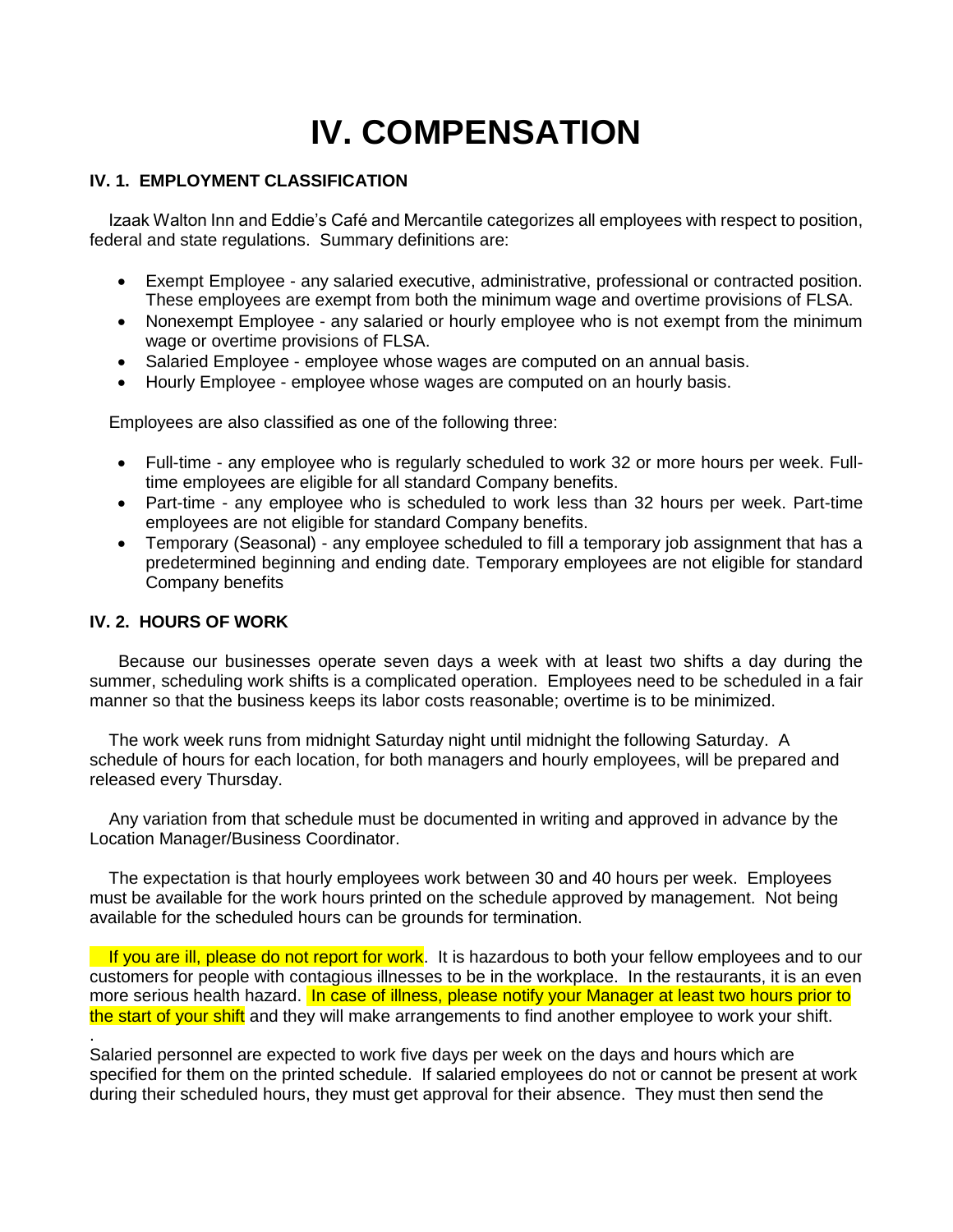signed document or emailed approval to the company's administrative office for retention in their personnel files. Time taken off in excess of two days per work week must be either counted against a Manager's paid time off or taken as unpaid time off.

 If a Manager has a personal emergency or becomes ill, they need to notify their Supervisor as soon as they realize that they will not be able to work their scheduled shift. If their Supervisor cannot be reached within thirty minutes, notify the President/Owner. Written documentation of the absence needs to be sent to the company's administrative office.

#### **IV. 3. BREAKS**

 Employees working more than four (4) consecutive hours are provided a break, when time permits and depending upon the workflow at the location. Break periods are not compensated time and each employee must clock out when going on a break. Direct Supervisors will determine employee break periods.

 Breaks must be on a staggered sequence to ensure an acceptable level of customer service at all times. Breaks for meals or snacks are not to be taken at customer tables. They should be taken in the designated employee area assigned at each location. All breaks should be cleared with the immediate Supervisor.

#### IV. 4. **TIME CLOCK PROCEDURES**

You should arrive at the facility 10 to 15 minutes before you are scheduled to start work. Notify the Manager on duty that you have arrived for your shift. You may clock in within 5 minutes of the start of your shift. All hourly employees are given an employee ID number to clock in and out on the location's timekeeping system. Tampering, altering or falsifying time records or recording time on another employee's ID number is not allowed and may result in disciplinary action and possible termination.

#### **IV. 5. OVERTIME**

Employees are expected to work overtime when the need arises. Non-exempt employees will be paid time and one-half (1½) for work time that exceeds 40 hours during a scheduled work week. Overtime expressly refers to more than 40 hours worked in a 7-day work week. Exempt employees (management) are not eligible for overtime.

Holidays, sick leave and vacations are not considered time worked for the calculation of overtime pay.

#### **IV. 6. SALARY AND WAGE INCREASES**

Salary and wage increases are granted on the basis of performance and/or promotion. All salary or wage increases will be reviewed and approved by corporate management.

#### **IV. 7. PAYROLL**

#### *\*\*\* Shortly after arriving in the USA, you will need to open a Bank Account \*\*\* Please do so at "WELLS FARGO". They are the only Bank that you can access internationally.*

As per federal and state laws, withholding and social security tax will be withheld from each employee's pay or wages. If you have any questions regarding deductions from your pay, contact your Location Manager.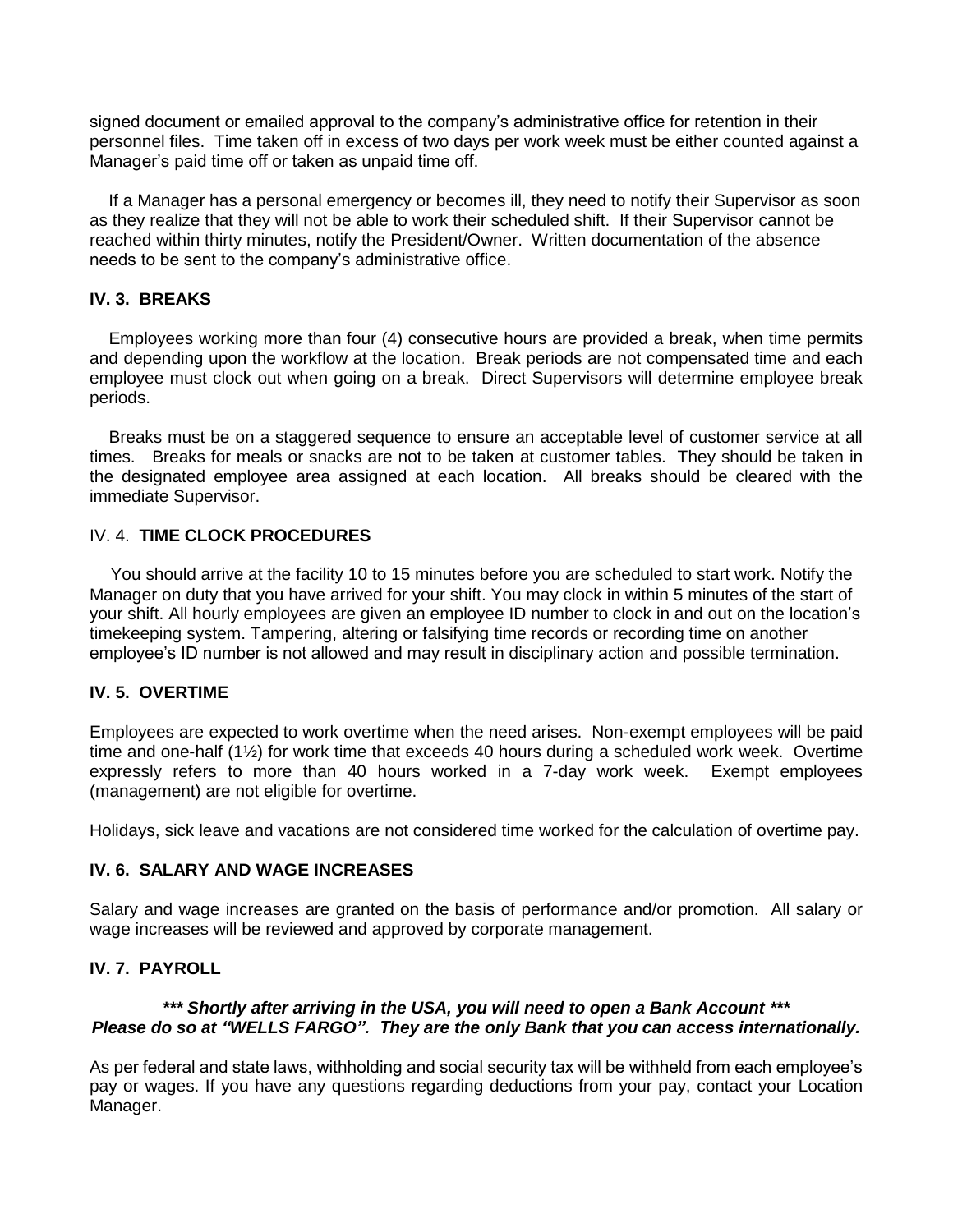Payroll checks will not be released to anyone other than the employee without prior written authorization to the Location Manager. This includes the employee's family members.

Pay and compensation should only be discussed with members of management.

#### **IV. 8. BONUS PLANS**

From time to time, Izaak Walton Inn and Eddie's Café and Mercantile may institute bonus or incentive plans. Employees will receive details of any Bonus or Incentive Plan as they are announced.

#### **IV. 9. PERFORMANCE REVIEWS**

Supervisors and/or Managers will be responsible for employee performance reviews (appraisals). Performance reviews evaluate an employee's job performance, job-related strengths and job-related areas needing improvement. The review is used to develop a plan for improvement, if needed. Performance reviews are also used to determine changes in job status and/or salary level.

Each review will establish:

- Results desired by management
- Action management will take to help the employee obtain these results
- Actions the employee will take to improve deficient areas
- A completion date for correcting those deficiencies

The performance appraisal will be reviewed and approved by the Supervisor. Appropriate salary increases (if any) or shifts lost will be granted once reviewed by the Location Manager. The written performance review will be retained in the employee's personnel file.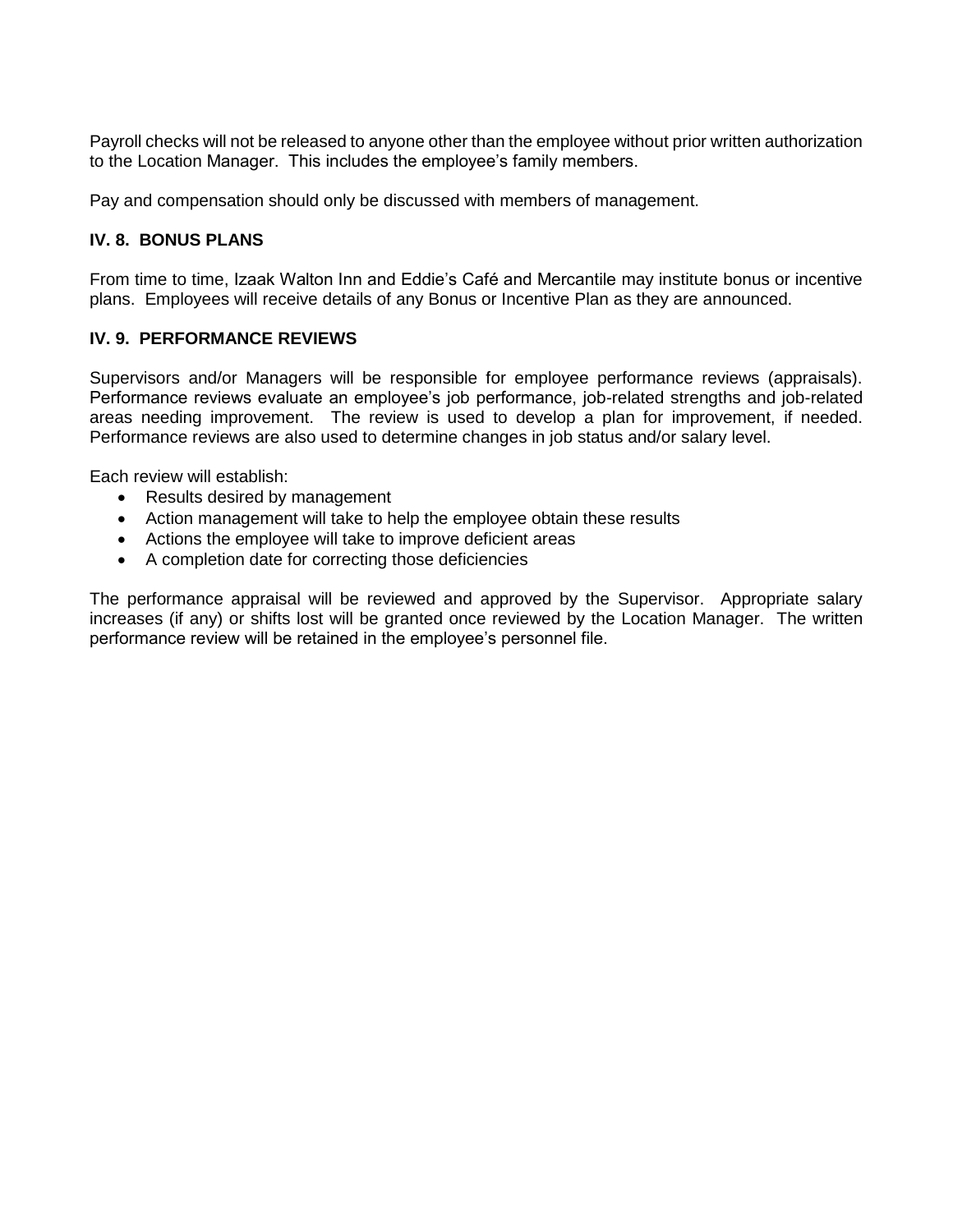## **V. BENEFITS**

#### **V. 1. THE BENEFITS PROGRAM**

Complete information regarding the benefit plans may be obtained from the Location Manager. Izaak Walton Inn and Eddie's Café and Mercantile reserve the right to amend or terminate any of these voluntary programs at any time.

In the event of discrepancies between the information contained in this handbook and the official plan document and/or master insurance contracts, the latter will govern in all cases.

#### **V. 2. INSURANCE**

Izaak Walton Inn and Eddie's Café and Mercantile are in compliance with the provisions of the Affordable Health Care Act.

For complete information regarding Izaak Walton Inn and/or Eddie's Café and Mercantile insurance plans, consult Human Resources.

#### **V. 3. INSURANCE CONTINUATION**

Izaak Walton Inn and Eddie's Café and Mercantile will comply with the provisions of the Affordable Health Care Act, if insurance continuation is required.

#### **V. 4. HOLIDAYS**

Due to the nature of the hotel and restaurant business you may be required to work holidays.

There is no additional holiday pay.

#### **V. 5. PAID TIME OFF**

Paid time off is any paid time during which an employee is not working. Paid time off can include but is not limited to, vacation time and sick time. Individual employee contracts can vary the amounts of paid time off. For hourly employees, paid time off will be expressed in hours. For salaried employees, paid time off will be expressed in days.

After one year of continuous employment with Izaak Walton Companies, an employee is eligible to receive one week of paid time off. "Continuous employment" means work not interrupted by nonworking intervals of greater than 30 days, unless those intervals are for situations covered by the Family and Medical Leave Act.

After three years of continuous employment, an employee is eligible to receive two weeks of paid time off.

Time off, both paid and unpaid time off, must be requested by submitting a Time Off Request form to the employee's immediate Supervisor at least 14 days prior to the desired time off start date.

The first week of paid time off accrues on the first anniversary of employment. After that, further paid time off accrues on the anniversary date of successive years of employment. If an employee's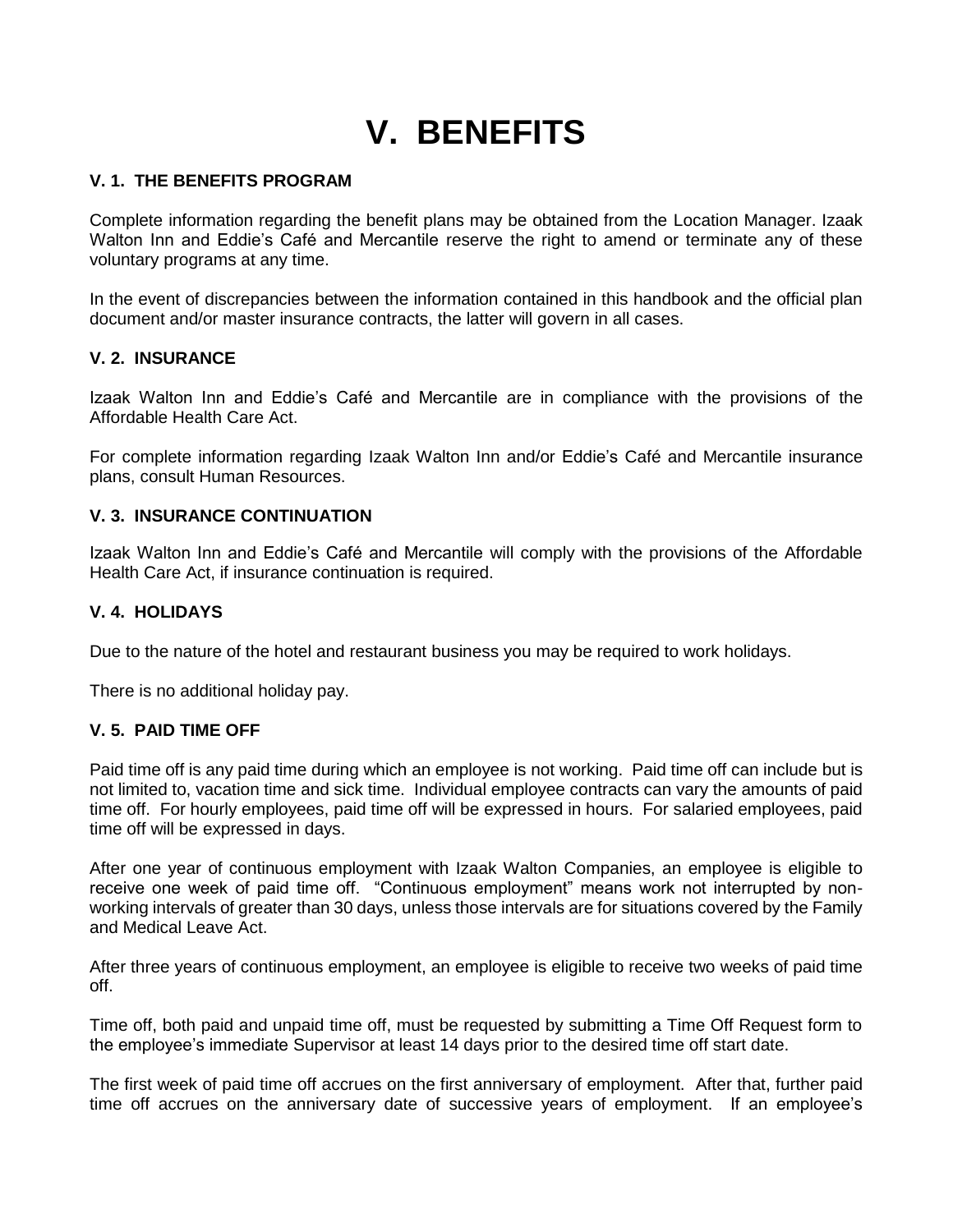anniversary date occurs in the last quarter of the year, the second week of paid time off does not accrue until the following year.

Paid time off cannot be carried from year to year. An employee can request monetary compensation instead of taking the time off. Paid time off is considered a benefit, not compensation. Upon termination, Izaak Walton Inn, Eddie's Café and Mercantile, at its sole discretion will determine if earned paid time off will be paid.

#### **V. 6. BEREAVEMENT LEAVE**

In the unfortunate event of a death in the immediate family, an employee may be given up to three days of leave. Immediate family members include your spouse, child, parents, brothers, sisters, grandparents, grandchildren and corresponding in-law relationships.

#### **V. 7. SOCIAL SECURITY**

The Social Security Administration, Izaak Walton Inn and Eddie's Café and Mercantile require your current name and correct social security number. If you have a name change or notice an incorrect social security number, please notify both parties.

Foreign nationals must apply for Social Security numbers as soon as possible upon arriving at their work locations.

#### **V. 8. PRE-TAX DEDUCTIONS**

Izaak Walton Inn and Eddie's Café and Mercantile may have programs eligible for contributions to be made on a pre-tax basis. Consult your Location Manager for updates.

#### **V. 9. MILITARY LEAVE**

Members of the U.S. Military Service will be granted time off (unpaid) for the performance of their service duties including initial training, active duty, inactive duty training and full-time National Guard duty.

Reserve Military Duty – Employees with military reserve obligations, ask your Location Manager if any company pay benefits are provided during your participation.

Failure to report back to work immediately after reserve duty or your military discharge will be regarded as a voluntary resignation.

#### **V. 10. MEDICAL LEAVE OF ABSENCE**

Eligible full-time employees may be granted a medical leave of absence if temporarily disabled due to illness or injury. A medical leave of absence can be granted for up to twelve (12) weeks, although proper documentation from a Physician will be required. Documentation must include the date on which the disability occurred, the reason the employee is not able to perform his or her duties and the estimated date the employee can safely return to work. A Request for Leave of Absence form must be completed and approved by the Supervisor and the Location Manager.

Seniority for benefit eligibility purposes will not accrue during a medical leave of absence.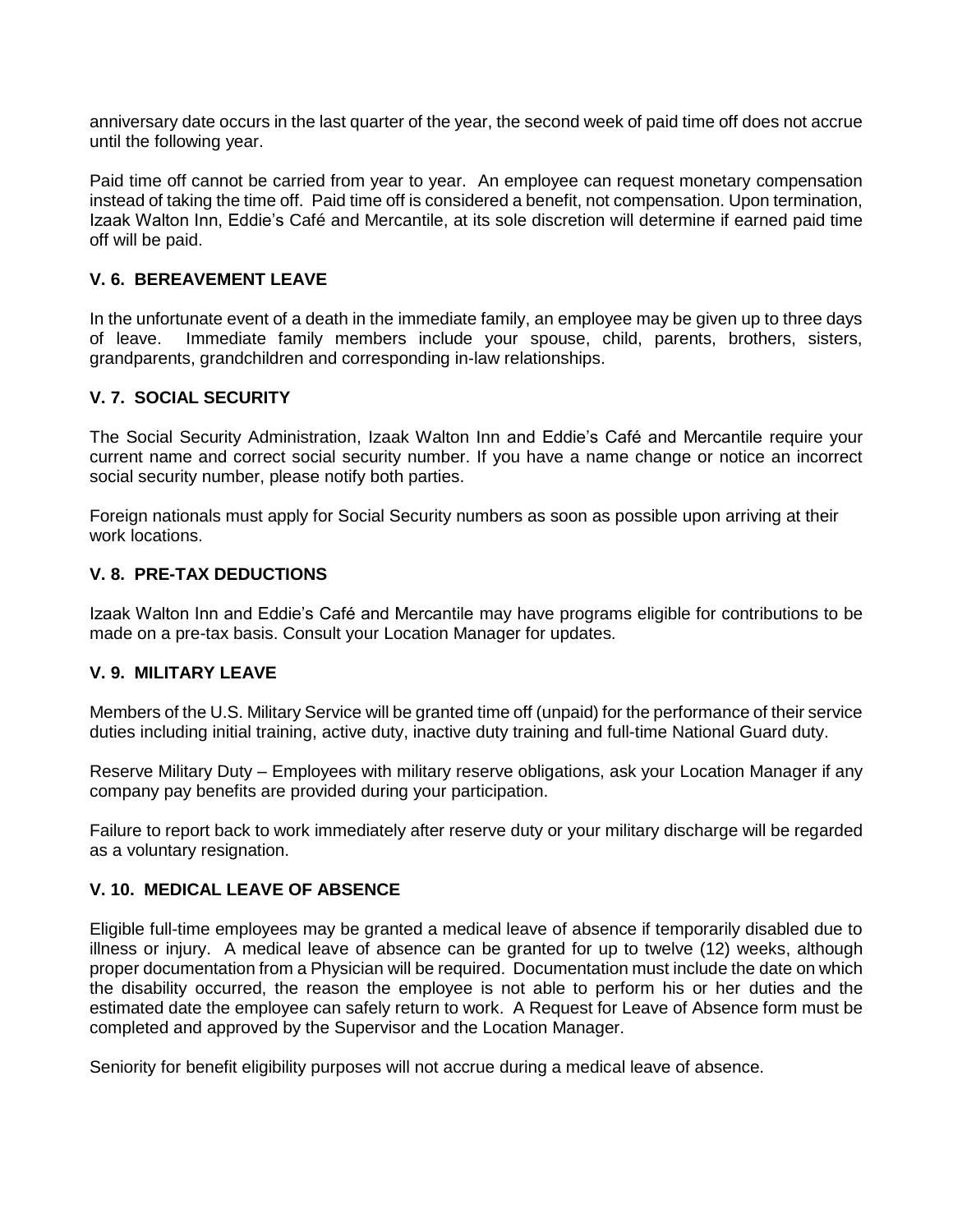Group benefit coverage provided by Izaak Walton Inn and Eddie's Café and Mercantile will be continued for up to three months of the disability. Employees will be required to continue their contributions for group medical and optional benefits through direct payment to the Payroll Department.

A written (unrestricted) release from the employee's Physician must be presented to the Location Manager/Business Coordinator prior to returning to work.

#### **V. 11. FAMILY LEAVE OF ABSENCE**

Up to 12 weeks of leave, Family Leave of Absence may be granted in any 12-month period. Family Leave of Absence may be granted for one or more of the following:

- Birth of a child
- Placement of a child in the employee's home for adoption or foster care
- Caring for a spouse, child or parent with a serious health condition

Maternity leave is included in this policy. Extended maternity leave that is not medically required will be considered a personal leave of absence.

Employees requiring Family or Medical Leave of Absence should consult their Location Manager for further details.

Employees on Family Leave of Absence are required to contact the Izaak Walton Inn or Eddie's Café and Mercantile within three working days of leave expiration.

Every effort will be made to reinstate an employee into the position that he/she held prior to the leave although the Izaak Walton Inn and Eddie's Café and Mercantile cannot guarantee placement within the same position or availability of a position at the end of a personal, family or medical leave of absence. If the same position is not available upon their return the Izaak Walton Inn and Eddie's Café and Mercantile, at its sole discretion may offer the employee another available position.

Employees who elect not to accept an alternative position after return from a leave of absence will be terminated. However, they will be eligible for rehire if their original position becomes available at a later date.

Engaging in gainful employment during a leave of absence will be considered a voluntary resignation.

#### **V. 12. EMPLOYEE DISCOUNTS**

Izaak Walton Inn and Eddie's Café and Mercantile have an employee discount program. All purchases made by either hourly or salaried employees must be rung up through the cash registers. Hourly employees are not permitted to ring up their own purchases. Managers need to set an example for their subordinates by always ringing in their purchases immediately. At locations which permit employees to charge purchases to their accounts, the employees need to sign for their purchases.

Merchandise is offered at a 25% discount to employees, with the exception of consignment items and sale items. All purchases must be rung up by another employee.

Staff may purchase food items from the restaurant at a 35% discount. Excluding all alcohol, ice cream, milkshakes and coffee drinks.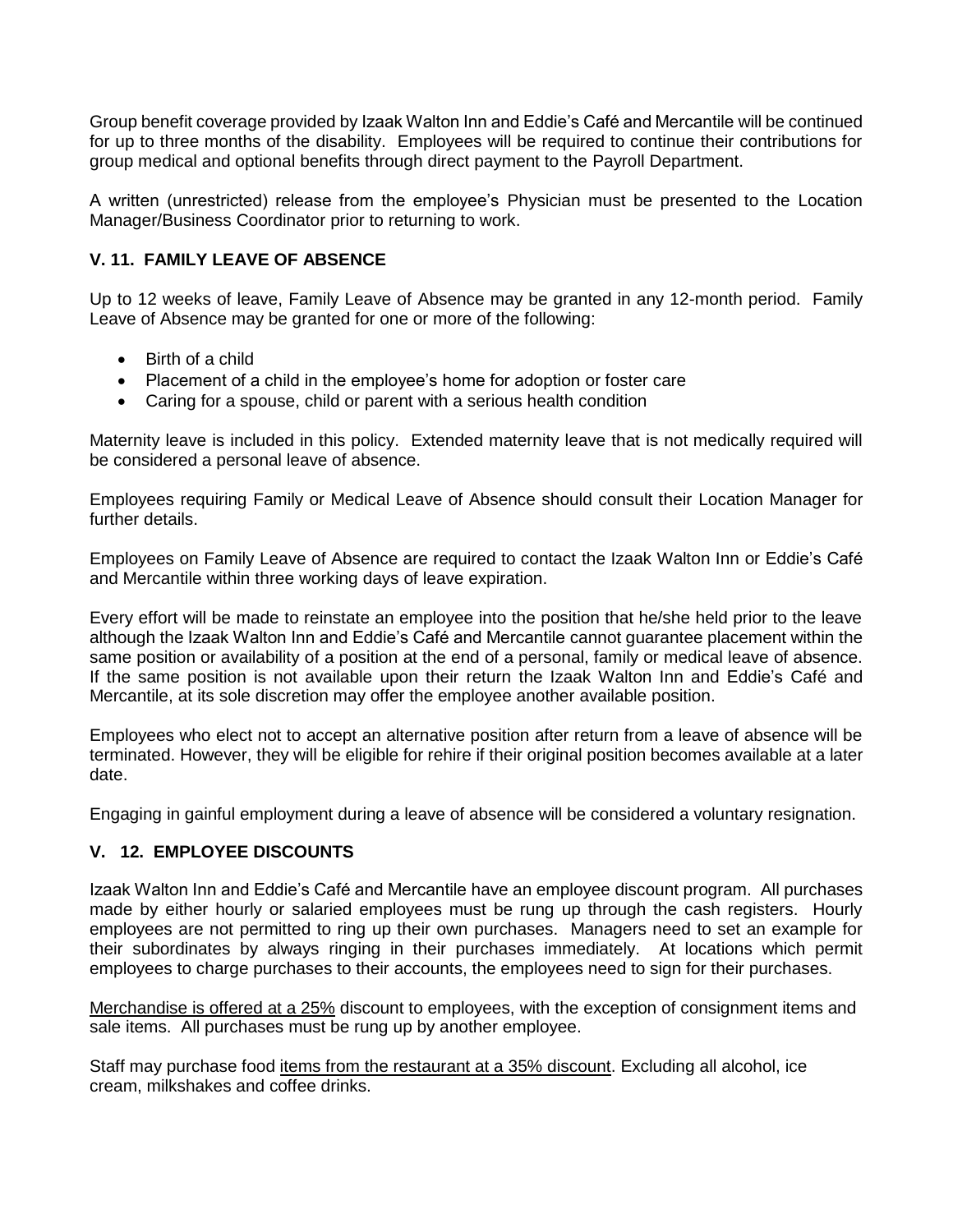#### \*\*\***DISCOUNT DOES NOT APPLY ON FOOD/BEVERAGE/GROCERIES IN RETAIL OUTLETS\*\*\***

Abuse of the employee discount program will be considered cause for disciplinary action and possible termination.

#### **Izaak Walton Inn - Room discounts:**

During slow periods April, May, October and November or at the Manager's discretion, guests of employees are welcome to stay at the Izaak Walton Inn at a discounted rate. Daily housekeeping services are not provided. Such reservation requests must be made in writing to management on the appropriate guest room request form available from the Front Desk. These reservations and deposits may only be made by Management.

#### **V. 13. WORKERS' COMPENSATION**

All job-related injuries and accidents, regardless of the severity, must be immediately reported to your Manager. Your Manager will complete the appropriate report and submit it to the Location Manager/Business Coordinator.

All workers' compensation payments will be made directly to the employee. Employees are required to provide a copy of all workers' compensation payments to the Location Manager.

Employees are expected to return to work immediately upon release by their Doctor. Employees on workers' compensation leave who have completed one year of continuous service with the Izaak Walton Inn or Eddie's Café and Mercantile will be allowed to return to the same or comparable position if released within 12 weeks after their injury.

#### **V. 14. JURY DUTY**

Izaak Walton Inn and Eddie's Café and Mercantile will grant an employee time off for mandatory jury duty. Employees will also be granted time off when required to appear as a result of a court order or subpoena. The employee must provide a copy of the court order, subpoena or jury summons to their Location Manager/Business Coordinator.

Izaak Walton Inn and Eddie's Café and Mercantile will not compensate an employee that is a party to any civil or criminal litigation.

#### **V. 15. UNEMPLOYMENT COMPENSATION**

Employees are eligible for unemployment compensation as specified by the state unemployment compensation laws.

#### **V. 16. TRAVEL EXPENSES**

All pre-approved company travel expenses are reimbursable. Izaak Walton Inn and Eddie's Café and Mercantile will only reimburse reasonable expenses incurred while traveling on company business. Izaak Walton Inn and Eddie's Café and Mercantile reserves the right to pay for travel expenses on a per diem basis.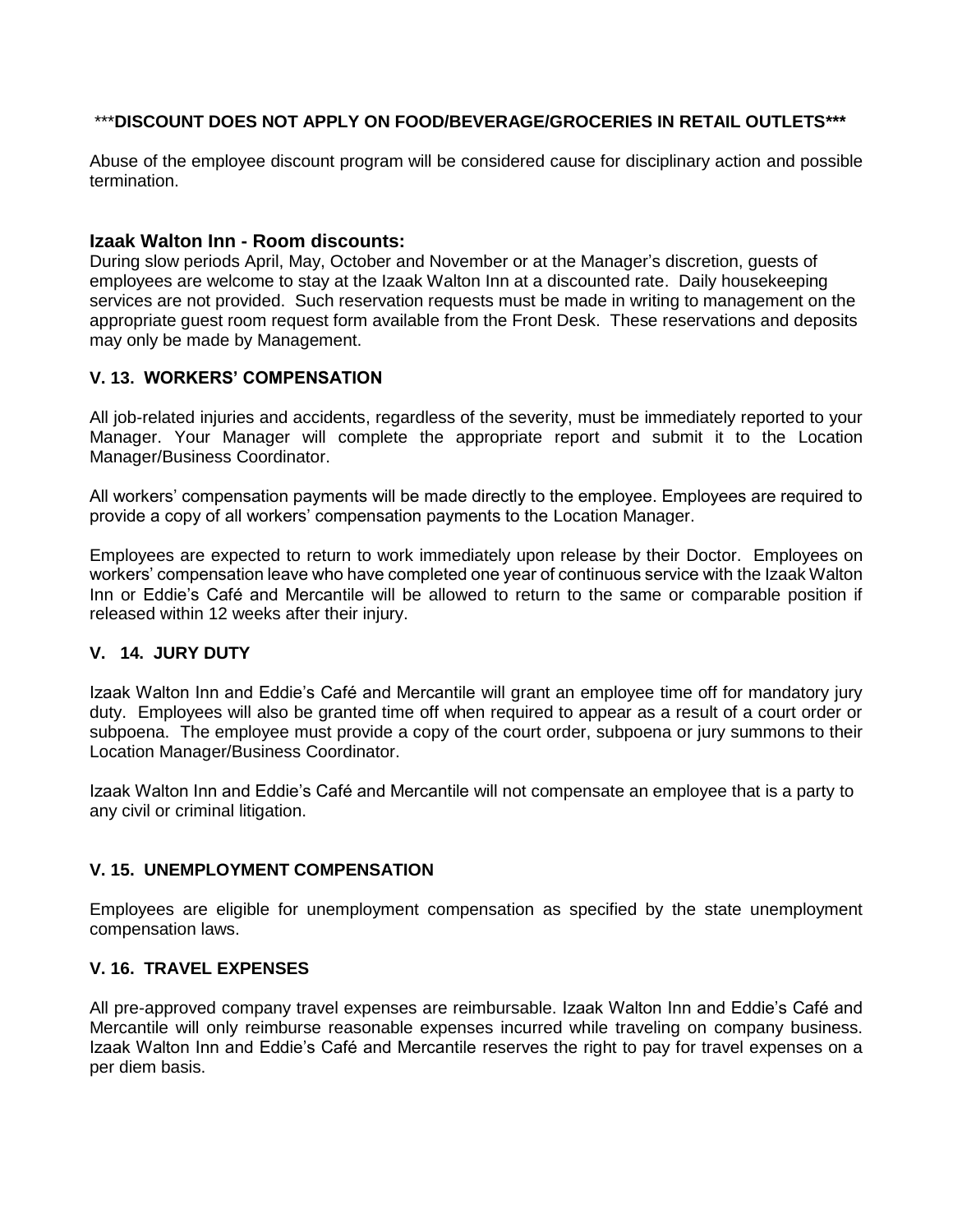#### **V. 17. REIMBURSABLE EXPENSES**

Expense reports will be used to reimburse employees for their out-of-pocket expenses on Izaak Walton Inn or Eddie's Café and Mercantile Cafe's behalf. Expense reports must include all detailed receipts from lodging, airfare, meals and other transactions.

#### **V. 18. EMPLOYEE HOUSING**

Due to our remote location and lack of housing in the area, the Izaak Walton Inn and Eddie's Café and Mercantile offer employee housing. Housing is either dormitory style with shared or private bedrooms or in apartments or homes with complete bath and kitchen facilities. This is assigned at the discretion of the Management. No pets and no smoking are allowed.

At the **Izaak Walton Inn**, rent is \$50.00/week, this is refundable as an end of season bonus upon successful completion of your Contract, if all requirements are met and at the employer discretion. There is a non-refundable (1 x only, no charge for returning employee) Housing Maintenance Fee of \$125 that will be deducted from your paychecks in three \$41.67 increments. Utilities will be deducted from the employee paycheck at \$15 per week and is also non-refundable.

**Eddie's Café and Mercantile** employees are charged \$13.00 a day/\$91.00 a week for Room and Board, this includes 3 meals a day. Upon successful completion of your employment contract an end of season bonus of \$200.00 is offered This bonus is dependent upon completion of your Contract, job performance and at the discretion of your Location Manager/Business Coordinator.

For both locations, should the employee be terminated before completion of their contract there will be no bonus awarded.

Housing does not include cleaning supplies, toilet paper, light bulbs, bedding, etc. You need to provide any personal items necessary.

In the case of married couples, if one spouse resigns from employment the family may no longer qualify for employee housing. Employee housing must be vacated within 4 hours after an employees last scheduled shift.

#### **\*\*\*GUESTS or PETS are NOT ALLOWED in IZAAK WALTON INN or EDDIE'S DORMS\*\*\* No exceptions. This is cause for immediate termination. As a courtesy to fellow employees, non-employees are not allowed in company housing without written consent of the Location Manager/Business Coordinator.**

The definition of "guest" includes employees that are not assigned to that housing unit.

All housemates or apartment neighbors must be aware of any guest that will be in employee housing. A notice must be given 24 hours in advance of guest arrival and the housemates signatures must be on the notice when given to Management.

Guests must abide by the same housing rules as employees. If an employee allows guests to disturb fellow housemates or destroy housing or housemate property, the employee will be held financially responsible and will lose the privilege of having guests in employee housing in the future.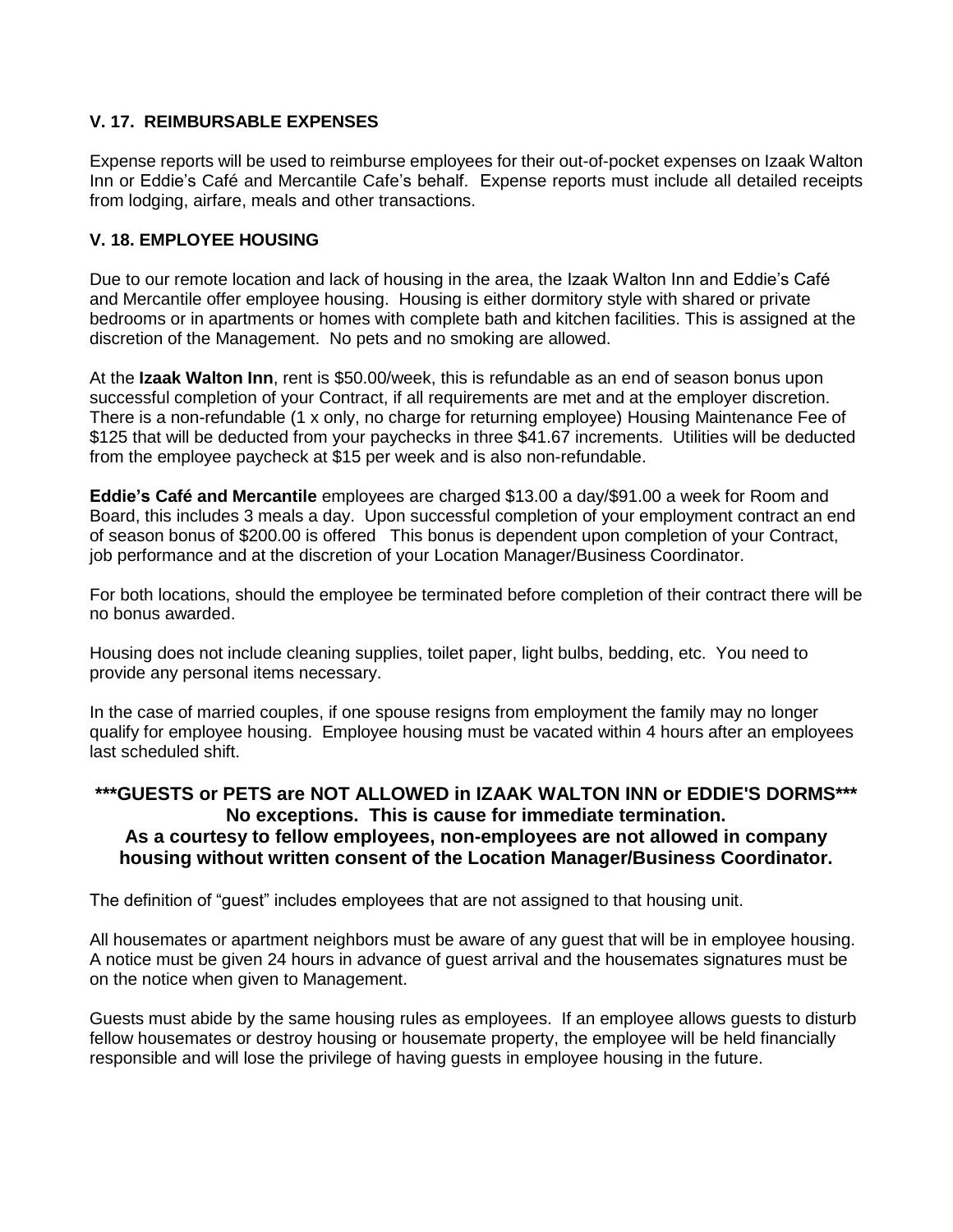### **Cleanliness of Housing**

The rule of thumb is to leave it as you would like to find it. I**n the dormitory or when sharing other housing the entire housing unit is the responsibility of all those living in the unit. All housing, inside and out, should be kept clean.**

Management reserves the right to inspect all housing at any time for any cause relating to any violation of these guidelines or the employee handbook. There will be a routine weekly housing inspection. We encourage employees to be present during the inspection. Inspections are to ensure the upkeep of the housing and company property. Please let us know immediately if something is broken or in need of repair so we can properly maintain the property.

The housing inspection also includes the surrounding outside area for cleanliness, lawn mowing, fallen branch removal, cigarette butts etc. If housing does not pass inspection and is not corrected within 48 hours then disciplinary actions will be taken.

Employees must supply all cleaning and expendable supplies. We supply the living quarters.

#### **HOUSING RULES AND REGULATIONS**

- Alcohol may be consumed by employees of legal age, in reasonable quantities only. Reasonable quantities (such as a six-pack) may be stored in staff housing. Kegs or large quantities of alcohol are not allowed to be stored in company housing. Underage drinking, alcohol abuse and excessive alcohol consumption will not be tolerated. Offenders will be disciplined with possible termination, depending on the severity of the offense(s).
- Drugs and drug paraphernalia are not permitted on Izaak Walton Companies properties. Use and/or possession is a terminable offense.

#### **If you are under the age of 21, you may not consume alcohol at any time while employed with the** *Izaak Walton Inn or Eddie's Café and Mercantile* **– it is the law.**

- Unnecessary noise and loud talking is not permitted on the decks and grounds. All noise must cease between 10 pm and 8 am.
- No tacks, nails or 'stick-ons' shall be put in or on walls, woodwork or cabinets.
- No animals are allowed in any building at any time. Visitors with pets must leave the animal outside and clean up after them.
- Employees must pay for plumbing damage caused by careless use of tubs, sinks or toilets. Please NEVER leave water running. Report all problems immediately
- Garbage must be wrapped or in garbage bags and tied closed and then placed in the appropriate dumpster for your location. Boxes should be flattened. **It is very important to follow these guidelines to avoid having bears and other animals trying to get food or come into your housing.** Edible garbage may NEVER be left outside a housing unit, not even in a garbage can.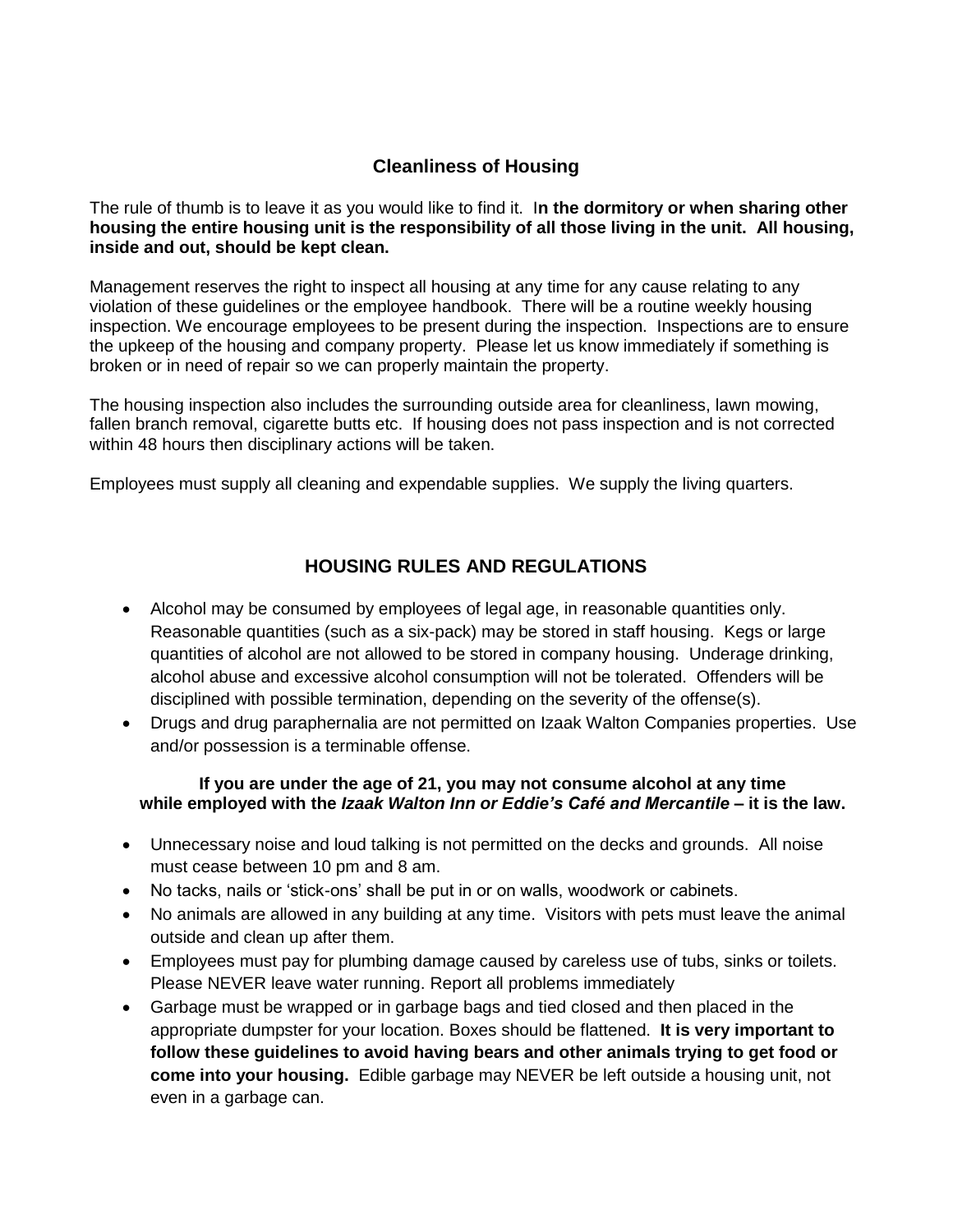- Management reserves the right to enter housing in an emergency.
- Management or maintenance personnel may enter housing units at any reasonable time for purposes of maintenance, moving furniture or replacement of equipment, fixtures or other such situations.
- Neither Izaak Walton Inn or Eddie's Café and Mercantile nor its Management is responsible for loss or damage to a resident's personal effects by fire, lightning, water, burglary, robbery or any Act of God in the housing or any Izaak Walton Company properties.
- Residents may not change locks without written authorization.
- Furniture and furnishings must be used with reasonable safeguards against damage such as using mattress covers, not leaning back on the dining room chairs and prudent use of beverage coasters. Do not apply contact paper to furniture, walls or countertops.
- Prevent mildew in the tub surroundings and after showering by carefully wiping down the tiles and grout.
- No smoking within 200 feet of employee housing and only in designated areas. All cigarette butts must be disposed of appropriately. Dropping them on the ground is not acceptable as it leaves a very uncleanly appearance and they do not decompose for many years.
- Firearms of any type may not be kept in or near employee housing. At the discretion of corporate management, an exception can be made for management staff over the age of 18 who have private housing.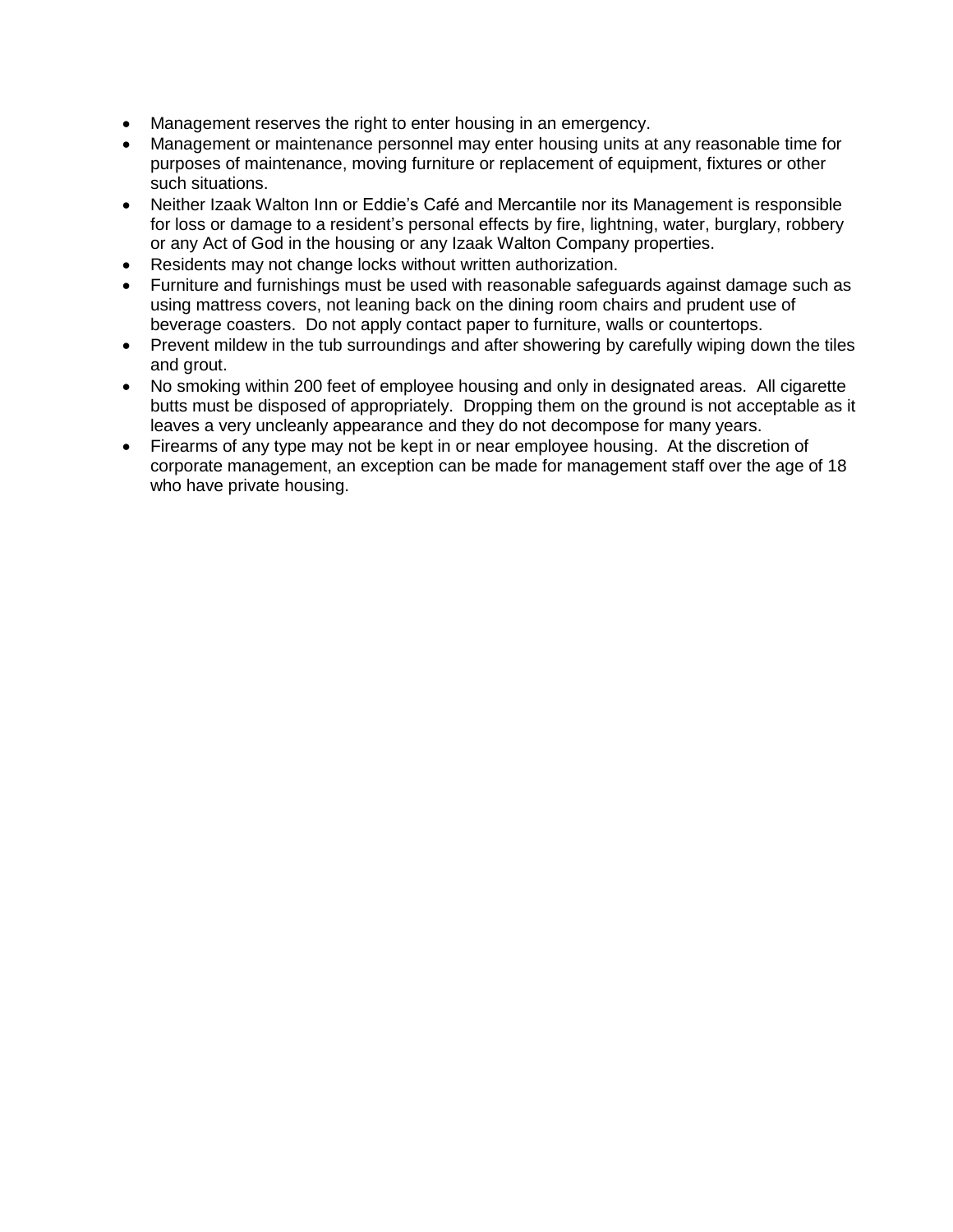## Employee Housing Move Out and Cleaning Procedures

Please start two/three days before your departure date

#### 1. Clean

- a. Bathroom
	- i. Empty out all trash
		- 1. Look inside cabinets
	- ii. Take down Shower Curtain (leave rings)
	- iii. Clean all surfaces with cleaning product (ask Manager)
		- 1. Walls, toilets, shower, windows
	- iv. Sweep bathroom
- b. Bedroom
	- i. Wash, fold and return all blankets
	- ii. Vacuum carpet
	- iii. Wipe down walls with wood cleaner (ask Manager)
- c. Living Room
	- i. Search couch for trash
	- ii. Use wet/dry vacuum on couch
	- iii. Vacuum carpet
	- iv. Show Manager any broken furniture (for replacement, not to charge you unless it was brand new to begin with)
	- v. Wipe down walls with wood cleaner (ask Manager)
- d. Kitchen
	- i. Remove all trash and food
	- ii. Gather all plates, cups, silverware, pots and pans
		- 1. Wash
		- 2. Sort similar items and store on back table
	- iii. Wipe down all cabinets with cleaning product
	- iv. Unplug and wipe down freezer and refrigerator
	- v. Clean Stove top, Oven and wall around it. (please ask Manager for cleaning product)
	- vi. Wipe down walls with wood cleaner (ask Manager)
- e. Carpets
	- i. Please re-vacuum all carpets
	- ii. Carpets will be labeled for storage
		- 1. If it's to be stored, please roll up and tie then ask Manager where to bring them for seasonal storage
- f. Mopping
	- i. The entire dorm will be mopped. You need the following; mop bucket, 2 clean mop heads, cleaning solutions (Heavy Degreaser AND Bleach)
	- ii. Sweep the dorm
	- iii. Mop with degreaser
	- iv. Change water as needed. If its black, please change it.
	- v. Mop with bleach (must use cold water) use new mop head
- 2. Ask for Inspection and return all cleaning materials
- 3. THANK YOU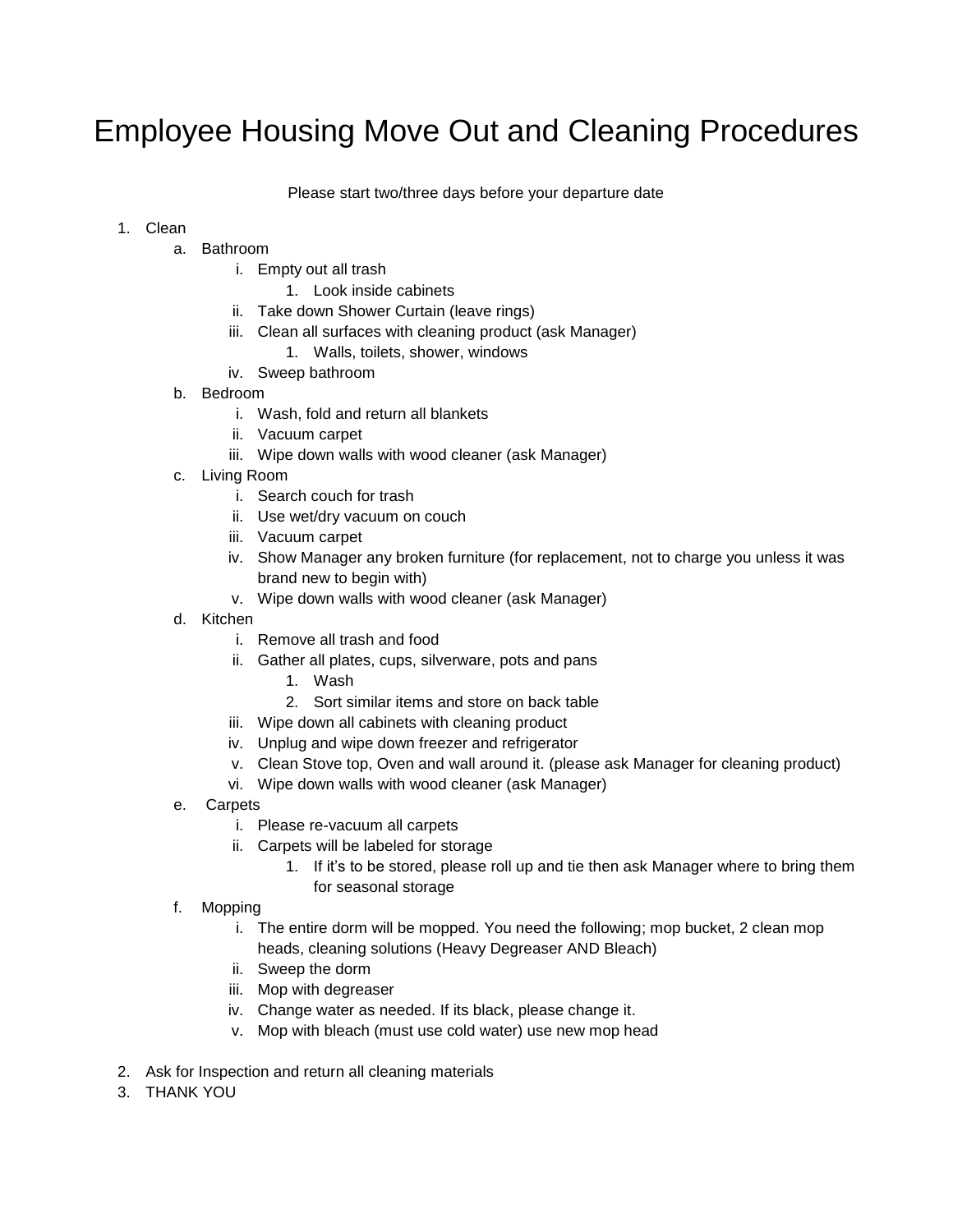# **VI. SEPARATION**

#### **VI. 1. GENERAL**

Employees who voluntarily quit (outside of the completion of Contract agreement) or are involuntarily terminated (i.e. fired) will forfeit employee privileges including bonuses, access to employee areas such as residences, recreation halls and Employee Dining Rooms. Employees living in company housing are typically expected to vacate the premises within four hours or less of quitting or discharge. The company will provide transportation (for a fee) to those employees who require assistance in reaching public transportation.

#### **VI. 2. JOB ABANDONMENT**

Two consecutive days of absence without properly notifying the Izaak Walton Inn or Eddie's Café and Mercantile will be considered a voluntarily resignation (abandonment). The effective date of termination will be the last day the employee reported to work. In the event an employee abandons their job, they will not be entitled to any accrued pay for time off.

#### **VI. 3. VOLUNTARY RESIGNATION**

Employees are required to provide a minimum of two weeks written notice prior to the effective date of their resignation. The Izaak Walton Inn or Eddie's Café and Mercantile may permit an employee to continue employment during the two-week notice period or accept their resignation immediately.

#### **VI. 4. PERFORMANCE-BASED RELEASE**

A performance-based release is a separation initiated by the Izaak Walton Inn or Eddie's Café and Mercantile for unacceptable job performance.

#### **VI. 5. ACTS OF MISCONDUCT**

A termination for misconduct is a termination initiated by the Izaak Walton Inn or Eddie's Café and Mercantile for unacceptable conduct or behavior.

#### **VI. 6. OTHER FORMS OF SEPARATION**

An individual's employment with the Izaak Walton Inn or Eddie's Café and Mercantile may also be terminated for any of the following reasons:

- Reduction in Izaak Walton Inn or Eddie's Café and Mercantile workforce
- Elimination of the employee's position
- Retirement
- When deemed appropriate for reasons other than job abandonment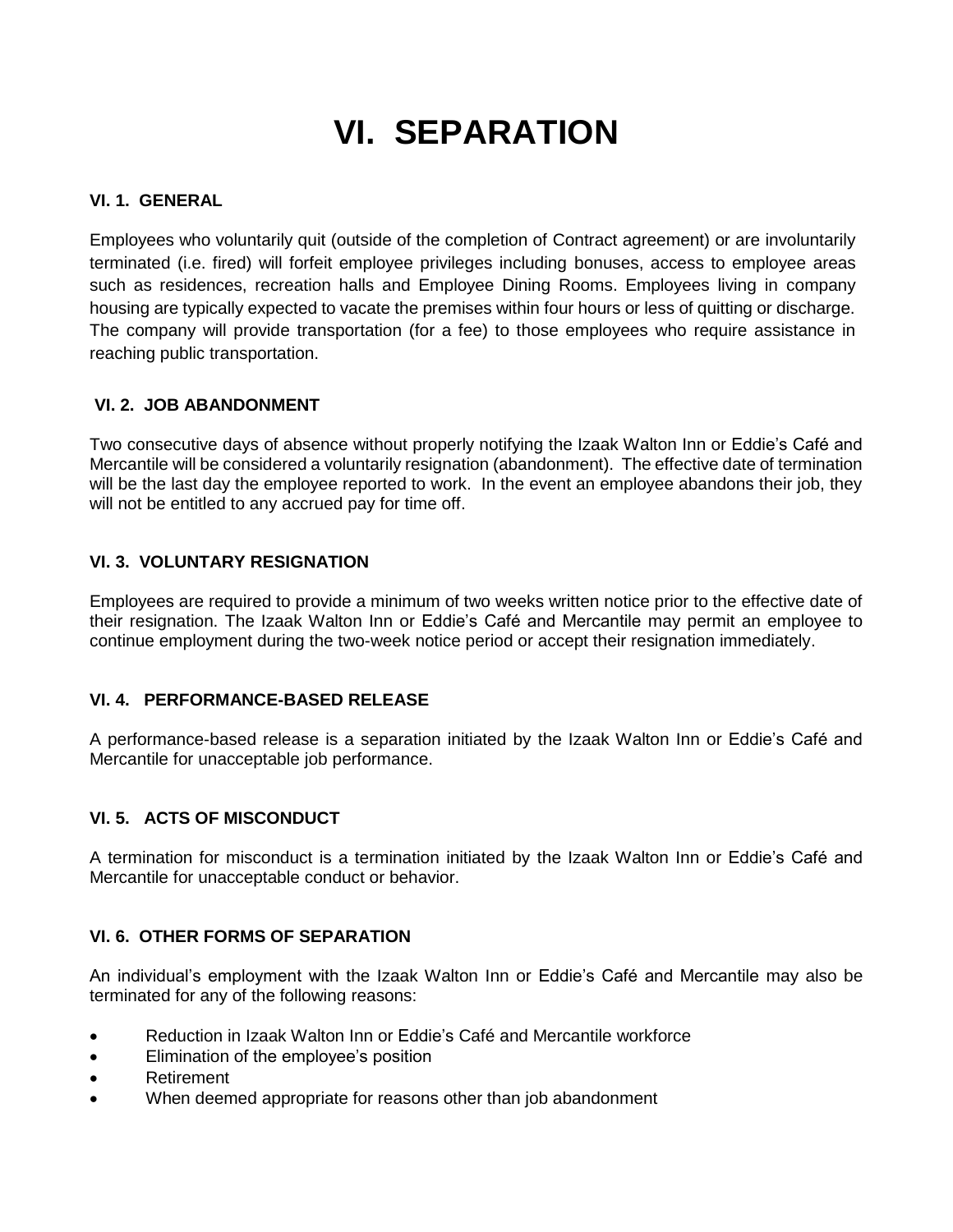- Performance-based release
- Act of misconduct

#### **VI. 7. TERMINATION PROCEDURES**

On or before the last day of work, the Izaak Walton Inn or Eddie's Café and Mercantile employees are required to return all uniforms, company tools, equipment, keys, memoranda, notes, records, drawings, manuals, computer files and/or other documents including all copies of such items which in any way relate to Izaak Walton Companies or any of its employees, customers, consultants or agents. This includes other company property such as corporate credit cards, etc.

Any employee leaving the Izaak Walton Inn or Eddie's Café and Mercantile, regardless of separation reason or method, will generally be given the option of an exit interview with the Location Manager/Business Coordinator or Human Resources. During this exit interview the employee will be given the opportunity to ask questions and/or make comments regarding their job. Additionally, other issues including the following, may be discussed;

- Reason for termination
- Status of insurance and other benefits
- Final pay
- Return of keys and other company property
- Current forwarding address.

In the event of termination or resignation from the Izaak Walton Inn or Eddie's Cafe and Mercantile, ALL final paychecks will be processed on the next regularly scheduled payday.